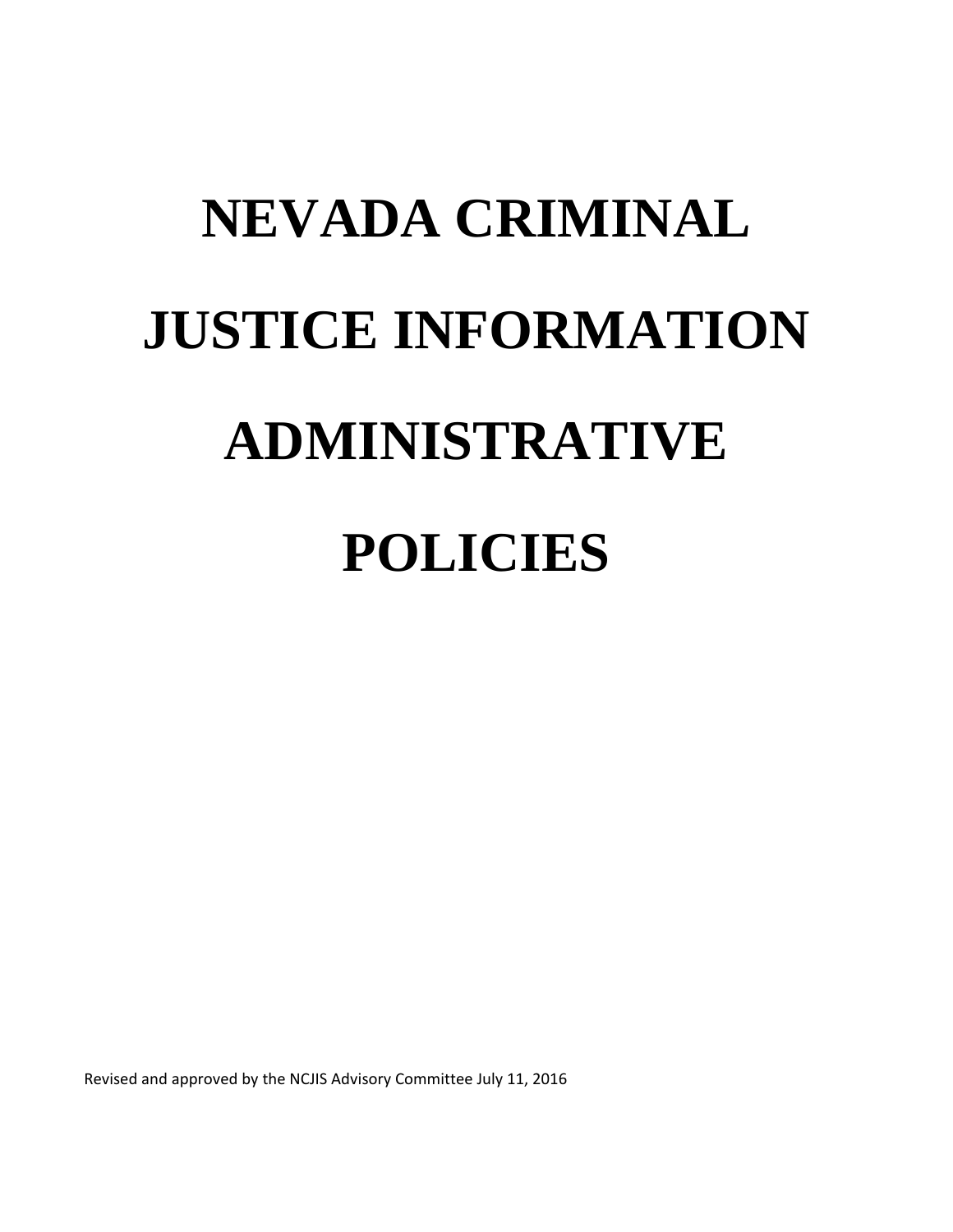| <b>Section 1</b> |         |  |
|------------------|---------|--|
| 1.0              | General |  |
| 1.1              |         |  |
| 1.2              |         |  |
| 1.3              |         |  |
| 1.5              |         |  |
| <b>Section 2</b> |         |  |
| 2.0              |         |  |
| 2.1              |         |  |
| <b>Section 3</b> |         |  |
| 3.0              |         |  |
| 3.1              |         |  |
| 3.2              |         |  |
| 3.3              |         |  |
| 3.4              |         |  |
| <b>Section 4</b> |         |  |
| 4.0              |         |  |
| 4.1              |         |  |
| 4.2              |         |  |
| 4.3              |         |  |
| <b>Section 5</b> |         |  |
| 5.0              |         |  |
| 5.1              |         |  |
| 5.2              |         |  |
| 5.3              |         |  |
| <b>Section 6</b> |         |  |
| 6.0              |         |  |
| 6.1              |         |  |
| 6.2              |         |  |
| 6.3              |         |  |
| 6.4              |         |  |
| 6.5              |         |  |
| 6.6              |         |  |
| 6.7              |         |  |
| 6.8              |         |  |
| <b>Section 7</b> |         |  |
| 7.0              |         |  |
| 7.1              |         |  |
| 7.2              |         |  |
| 7.3              |         |  |
| 7.4              |         |  |
| 7.5              |         |  |
| 7.6              |         |  |
| <b>Section 8</b> |         |  |
| 8.0              |         |  |
| 8.1              |         |  |
| <b>Section 9</b> |         |  |
| 9.0              |         |  |
|                  |         |  |
| 9.1<br>9.2       |         |  |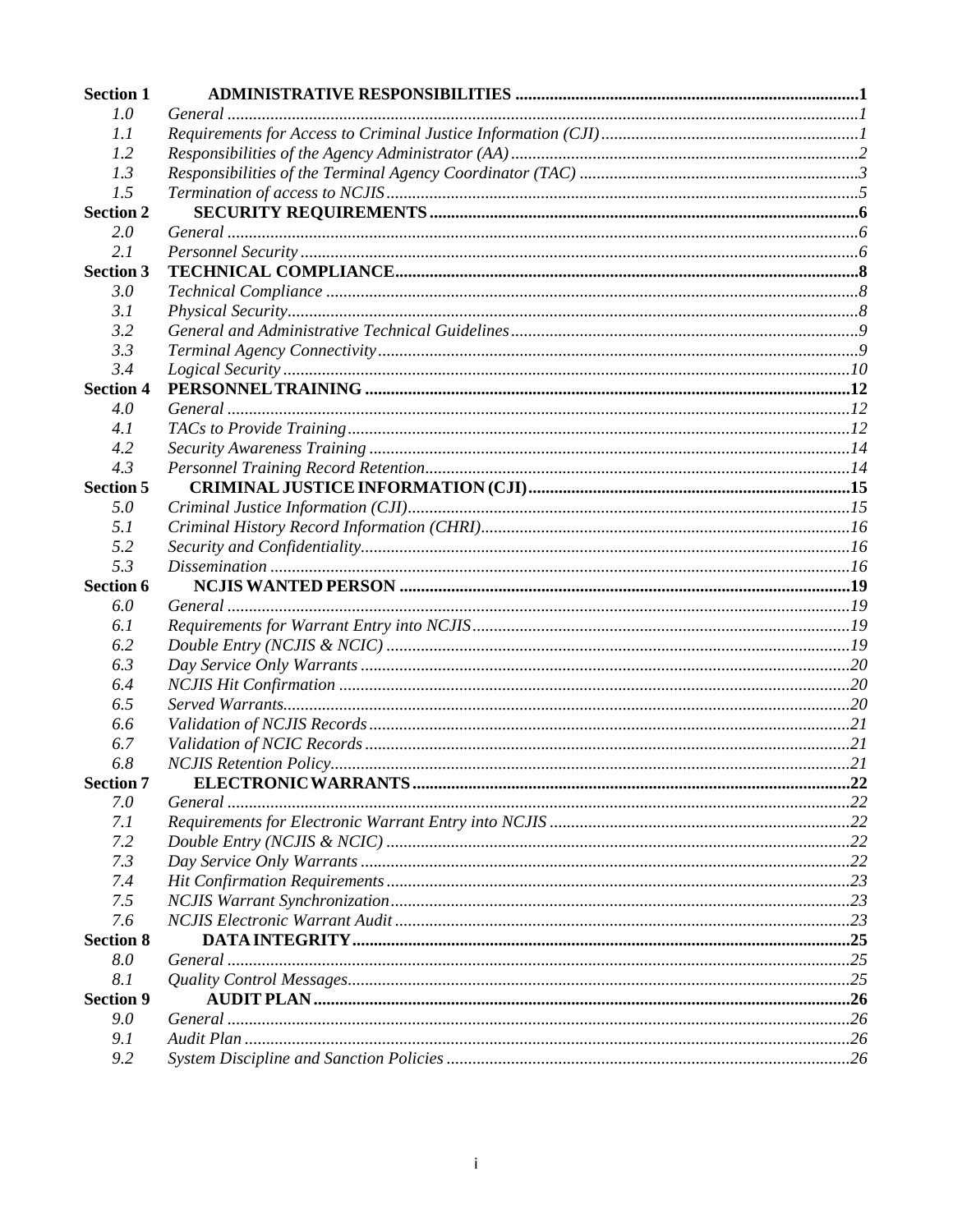| <b>Section 10</b> |                                                                                     |  |
|-------------------|-------------------------------------------------------------------------------------|--|
| 10.0              |                                                                                     |  |
| 10.1              |                                                                                     |  |
| 10.2              | Contract between Public Agencies (Interlocal Contracts, User Agreements, Letters of |  |
|                   |                                                                                     |  |
| 10.3              |                                                                                     |  |
| 10.4              |                                                                                     |  |
| 10.5              |                                                                                     |  |
| 10.6              |                                                                                     |  |
| 10.7              |                                                                                     |  |
| 10.8              |                                                                                     |  |
| 10.9              |                                                                                     |  |
| 10.10             |                                                                                     |  |
| <b>APPENDIX A</b> |                                                                                     |  |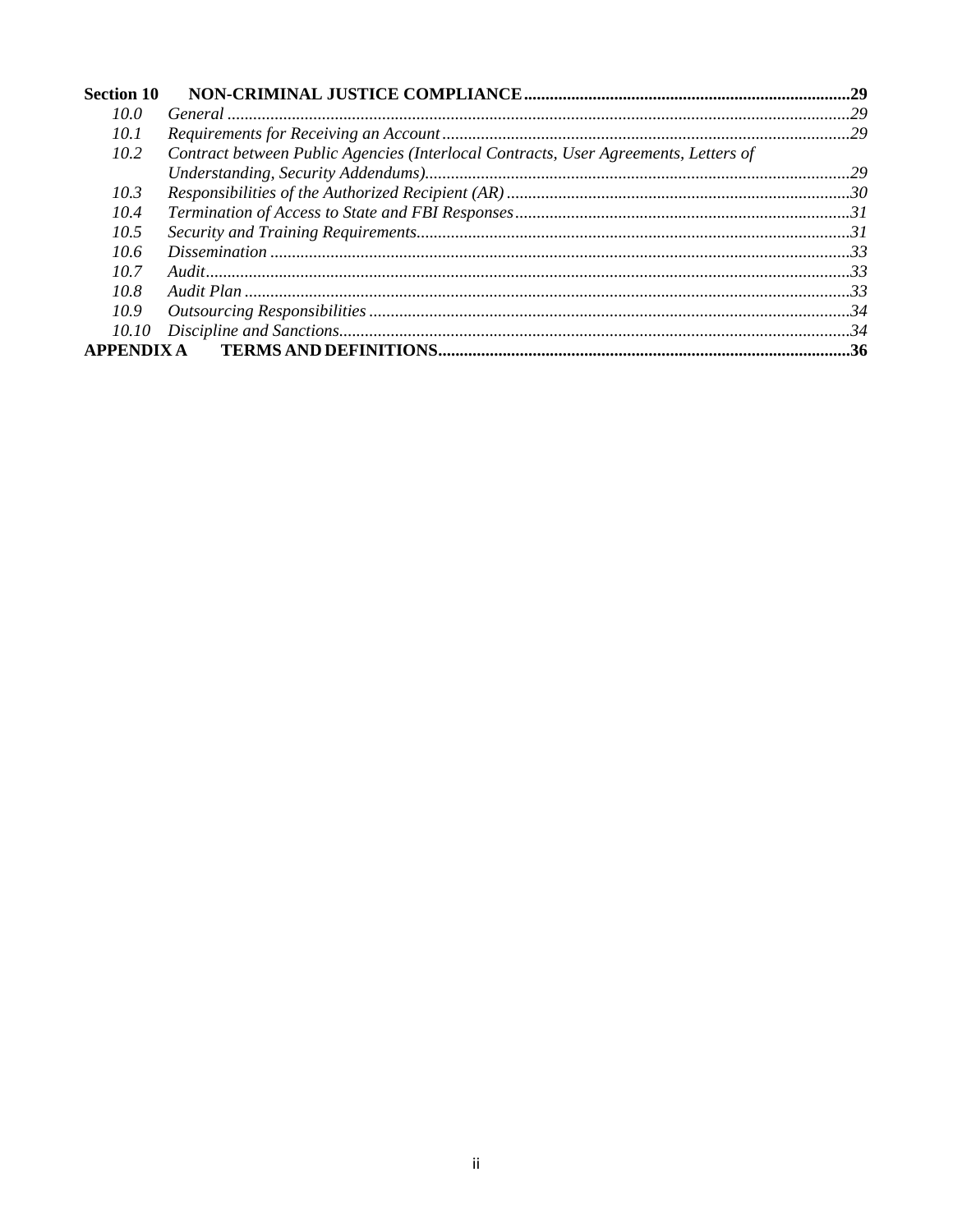# Section 1 ADMINISTRATIVE RESPONSIBILITIES

#### **1.0 General**

The primary function of the Nevada Criminal Justice Information System (NCJIS) is to provide an efficient and effective system for the expeditious exchange of criminal justice or related information. Administrative responsibilities are necessary and are considered to be as important as the system itself. Without completion of the many administrative responsibilities that are required by the Federal Bureau of Investigations (FBI) Criminal Justice Information Services (CJIS), CJIS Systems Agency (CSA), CJIS Systems Officer (CSO) and the many users of the system, NCJIS would not function properly.

As defined by CJIS: Criminal Justice Information (CJI) is the abstract term used to refer to all of the FBI CJIS provided data necessary for law enforcement agencies to perform their mission and enforce the laws, including but not limited to: biometric, identity history, person, organization, property, and case/incident history data. In addition, CJI refers to the FBI CJIS provided data necessary for civil agencies to perform their mission; including, but not limited to data used to make hiring decisions. (See Section 10 Non-Criminal Justice Compliance)

Criminal Justice Information (CJI) is information accessed via any system (including but not limited to) CJIS, NCJIS, NDEx, Nlets, and CLETS. Access to CJI by these systems must be approved by the CSO and are subject to these Nevada Administrative Policies.

#### **1.1 Requirements for Access to Criminal Justice Information (CJI)**

- 1. In order to have access to CJI, each agency must be assigned a unique nine-character ORI. According to NRS and Title 28 eligibility for an ORI; includes any court or government agency which performs a function in the administration of criminal justice pursuant to a statute or executive order and which allocates a substantial part of its budget (more than 50%) to a function in the administration of criminal justice as well as certain approved noncriminal justice governmental, public safety or private entities as defined in Nevada Revised Statute (NRS) 179A.020 – NRS 179A.030, NRS 432B, NRS 424 and Title 28 Code of Federal Regulations 20.33 (a) (6).
- 2. Authorized liaison personnel must be identified by the agency and provided to the CSO when necessary, as follows:

 Agency Administrator (AA) See responsibilities of the AA Local Agency Security Officer (LASO) See responsibilities of the LASO Terminal Agency Coordinator (TAC) See responsibilities of the TAC Non-Terminal Agency Coordinator (NTAC) See responsibilities of the NTAC

3. Agencies that have been approved for access to CJI must enter into an *Interlocal Contract between Public Agencies* with Department of Public Safety (DPS), and are legally bound thereby and agree to abide by all provisions contained therein. The contract serves to identify the responsibilities between the CSA and the CJI authorized agency. Agreement shall be reviewed at the next compliance audit. The agreement shall remain in force until: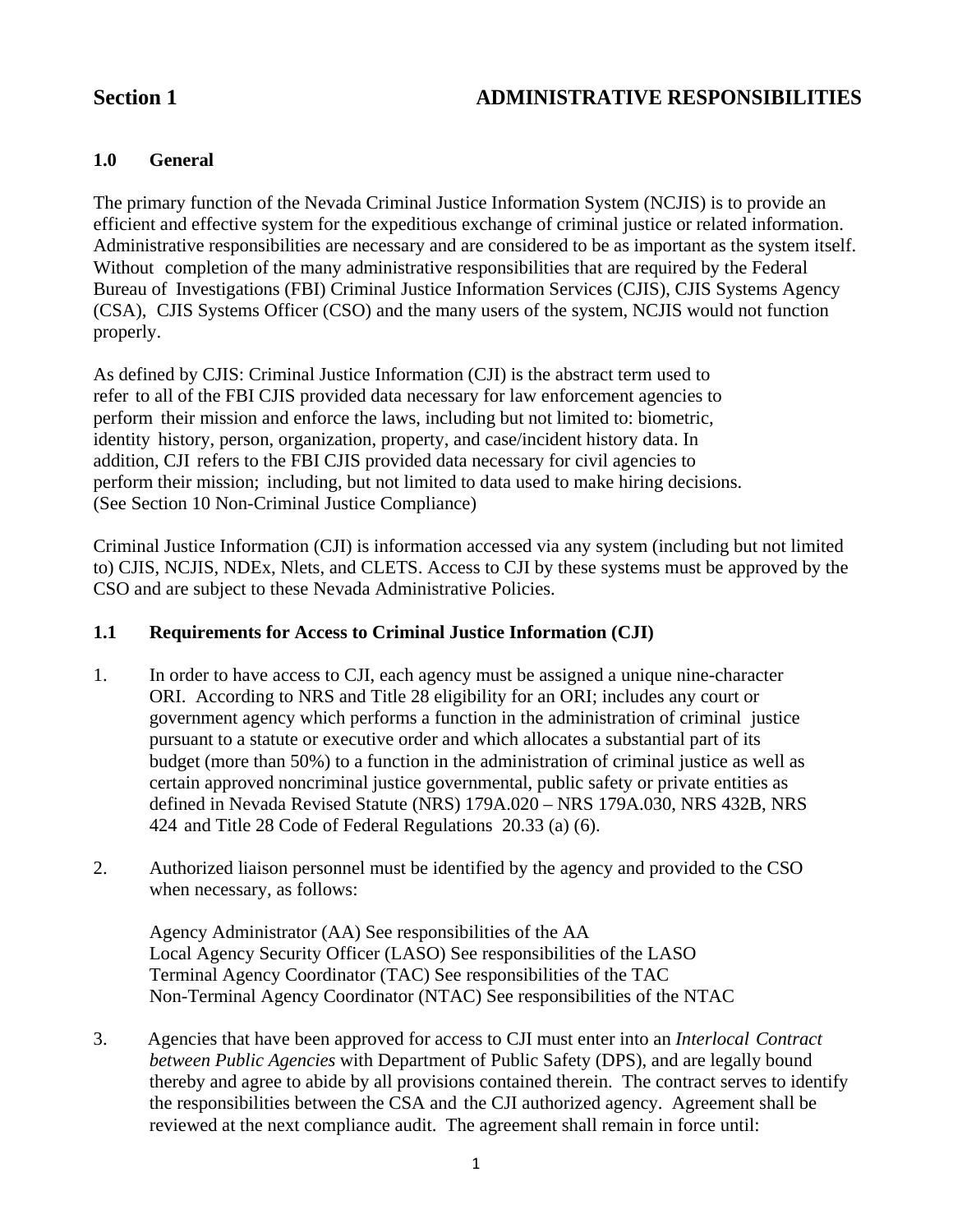- USER violates any portion of the agreement or policies which result in the termination of said access; OR
- USER advises the CSO in writing of the agency's wish to cancel access; OR
- Until renewed by the CSA.
- 4. Terminal agencies that provide service to another terminal or non-terminal agency must establish a written User Agreement/Letter of Understanding between their agency and any agency for which they provide service that delineates responsibilities for both.
- 5. Non-terminal agencies must maintain an active User Agreement/Letter of Understanding with a terminal agency delineating responsibilities for both.
- 6. Contractors shall be permitted access to CJI, pursuant to an agreement which specifically identifies the contractor's purpose and scope of providing services. The agreement between the agency and the private contractor shall incorporate the CJIS Security Addendum.

### **1.2 Responsibilities of the Agency Administrator (AA)**

- 1. Communicate type of access the Agency will be using to access to CJI.
- 2. Must always have an appointed TAC and LASO or NTAC. The AA must notify the CSA within 10 days as changes in appointments occur.
- 3. Is responsible for ensuring compliance with all applicable laws, rules and regulations regarding access to CJI and the systems supporting accesses.
- 4. Ensure agency training requirements are met, as described in Section 3, Personnel Training.
- 5. Ensure the TAC or NTAC has access to documentation that all authorized personnel have met the authorized access to CJI screening criteria. (See Security Requirements Section 2)
- 6. Allow TAC access to all systems and areas relating to CJI for administrative and auditing purposes.

**Note: Please reference Section 3 – Technical Compliance.**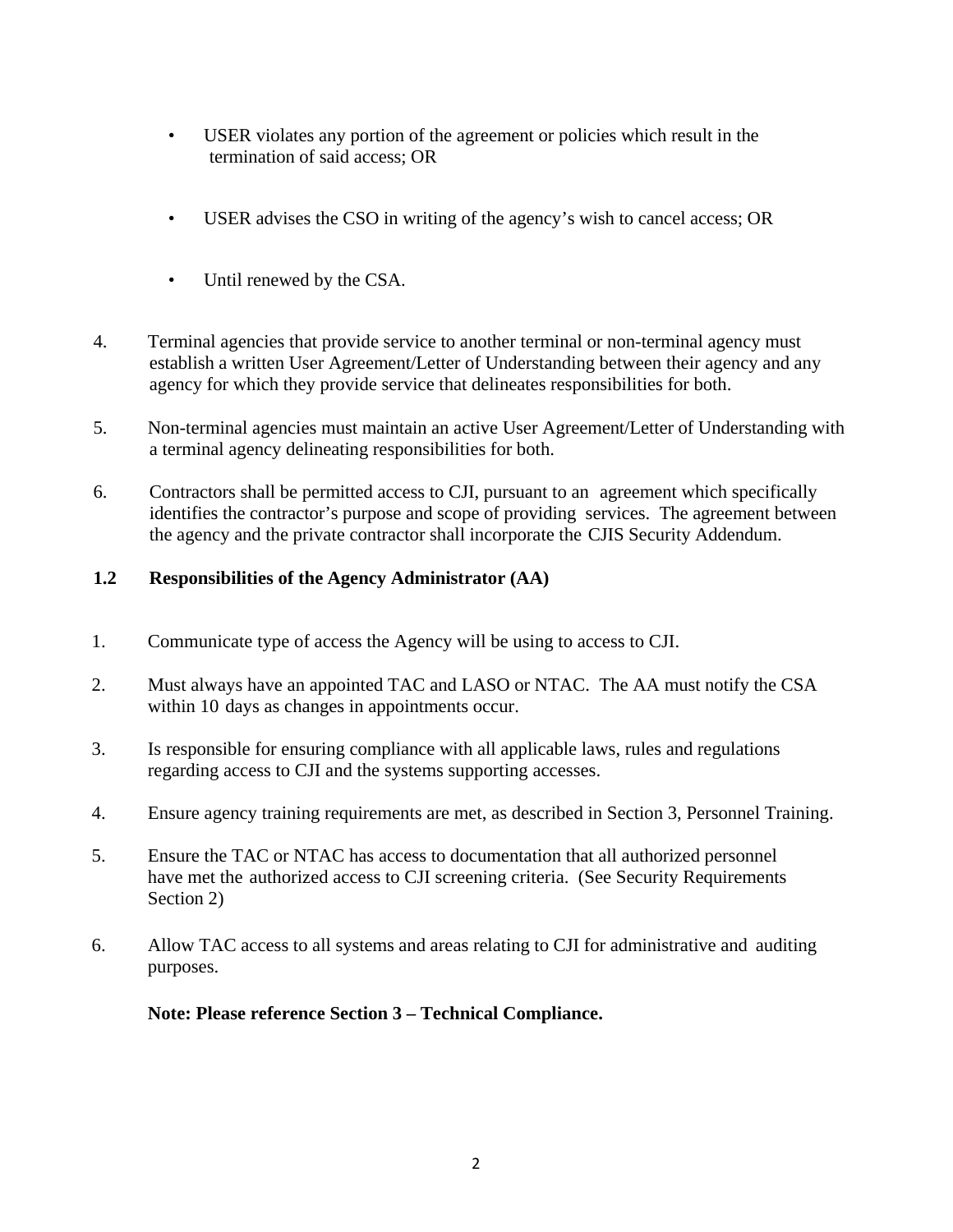#### **1.3 Responsibilities of the Terminal Agency Coordinator (TAC)**

The TAC is designated as the liaison between their agency and the CSA/CSO, with regard to access to CJI. The TAC is responsible for the following:

- 1. Must be authorized for access to CJI, at a minimum equal to their agency's CSO approved level of access; i.e. Full Terminal Agency TAC should hold an Inquiry/Entry certification.
- 2. Is required to attend all mandatory training set by the CSA/CSO.
- 3. Employ a formal sanction process for personnel failing to comply with established system related policies, including, but not limited to: NCJIS Policies, CJIS Security Policy, Nlets and CLETS as detailed in the Interlocal Contract between Public Agencies. Agency systems such as Nlets, N-DEx or CLETS, with CJI access must either include these systems in the agency formal sanction process or create standalone sanction processes.
- 4. Serves as the central contact point in his/her agency for quality control matters, dissemination of manuals and other documentation and all audits regarding CJI which includes federal, state and technical.
- 5. The TAC must immediately notify the CSA of any intentional misuse of CJI. The notification should include the agencies investigation and findings, training, dismissal or criminal charges.
- 6. Ensure proficiency training for all authorized personnel as outlined in Section 4.
- 7. Ensure the validation process is completed by the prescribed due date.
- 8. Monitor terminal operators to ensure compliance with the proper use of purpose codes and attention fields.
- 9. Assign unique identifiers for their agency's operators and operators from other agencies that are on loan to the TAC's your agency, including task force members.
- 10. The TAC's may appoint Assistant Terminal Agency Coordinator(s) (ATAC) to assist them with their TAC duties. The TAC must notify the NCJIS Compliance Unit (NCU) of the appointment of an ATAC(s) via mail, fax or e-mail.
- 11. The TAC must ensure that all changes in policies and procedures, regarding CJI and CJI systems and areas, such as training materials and other related media are provided to all CJI authorized agency personnel as they pertain to his or her agency.
- 12. Cooperate and give assistance to the NCU Audit Staff with required or directed compliance audits.
- 13. TACs must immediately update required lists and JLClient as changes occur within their agency, terminals, CJI authorized personnel or operator information. CJI authorized personnel, operators, and terminal information must be validated annually and documentation maintained for one audit cycle.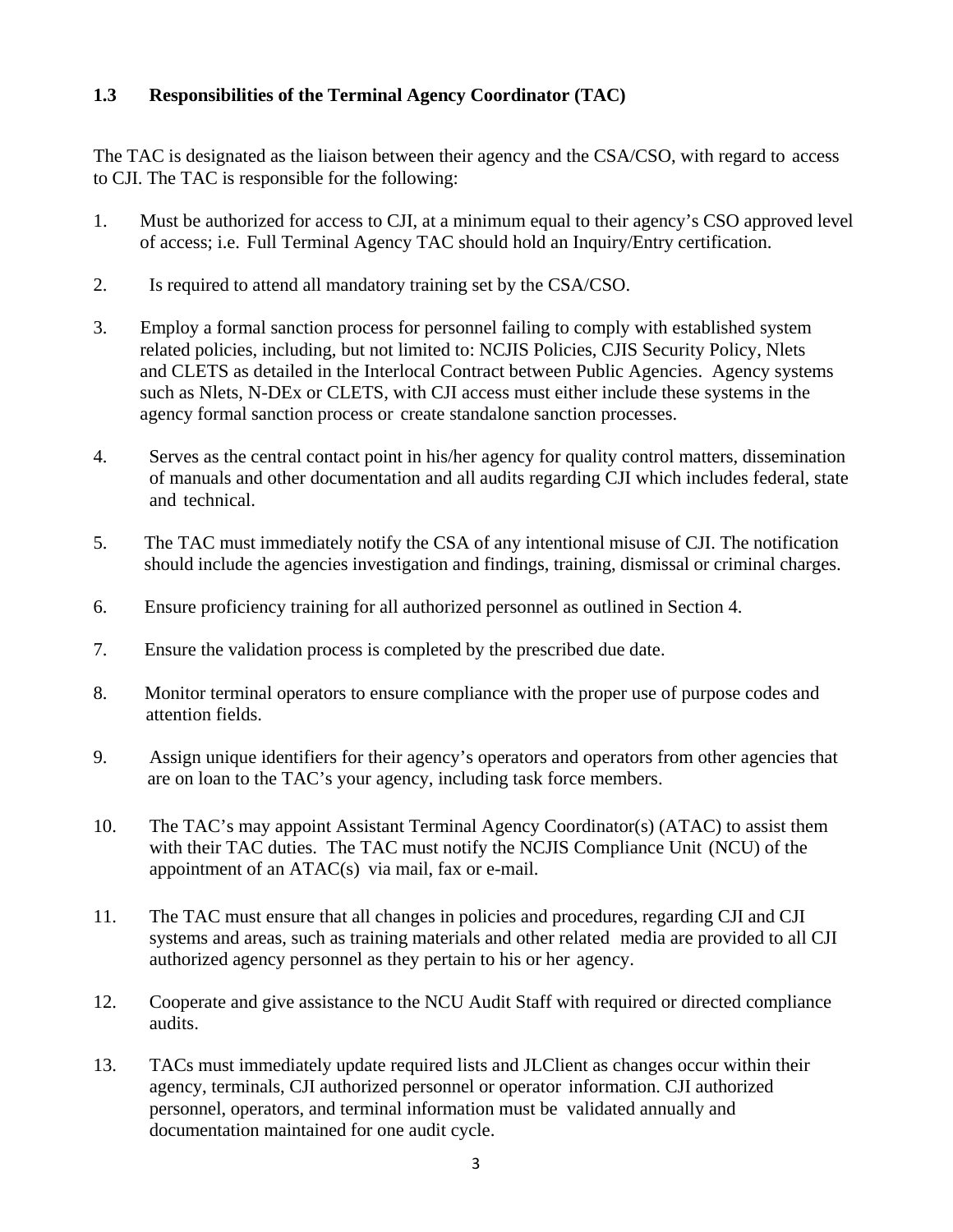- 14. Assign CJI access according to the personnel's level of training. The TACs must maintain an accurate documentation listing of CJI authorized personnel and their level of access (such as operator, requesting, and view only). Immediately update required lists and JLClient as changes occur with agency, terminal, CJI authorized personnel or operator information. For NTACs, CJI authorized personnel lists must be forwarded to the agency providing CJI.
- 15. Only the AA, TAC, or ATAC can request an offline search.
- 16. The TAC is responsible for assigning unique terminal identification numbers. If the terminal has multiple screen capability and all screens are to access NCJIS, each screen must be assigned a unique terminal ID and ORI.
- 17. If there is a change of AA, the agency must notify the CSO within ten days. In addition

the following is highly recommended for a TAC:

- The TAC (or an ATAC) must be available during hours that are conducive to the administration of the criminal information systems.
- As the agency's expert on NCIC/NCJIS/JLink, the TAC should have an extensive knowledge of each criminal information system's Policy and Procedures, System Security, System Discipline, and Validation and Sanction Process. (See TAC Responsibilities and NCJIS Administrative Policies)
- Should serve in a supervisory and/or administrative capacity within their agency, in order that, they may speak on behalf of their agency and affect changes in policy within their department, if necessary.

It is encouraged to attend the quarterly Technical Subcommittee meetings to keep up-to-date on issues relating to the varied criminal information systems.

#### **1. 4 Responsibilities of the Non-Terminal Agency Coordinator (NTAC)**

NTACs are designated as the liaisons between their agency and the CSA/CSO, with regard to access to CJI. For purposes of this section a Servicing Agency is an agency with computer access to CJI which they provide to another CSO authorized agency.

- 1. Ensure agency authorized personnel have met NCJIS screening criteria. (See Personnel Security 2.1)
- 2. Complete all mandatory training set by the CSA/CSO.
- 3. Ensure proficiency training for all authorized personnel as outlined in Section 3. NTACs must ensure that all changes in policies and procedures regarding CJI are provided to authorized agency personnel as they pertain to his or her agency.
- 4. Provide and maintain a current and up to date listing of their agency's authorized personnel to their servicing agency.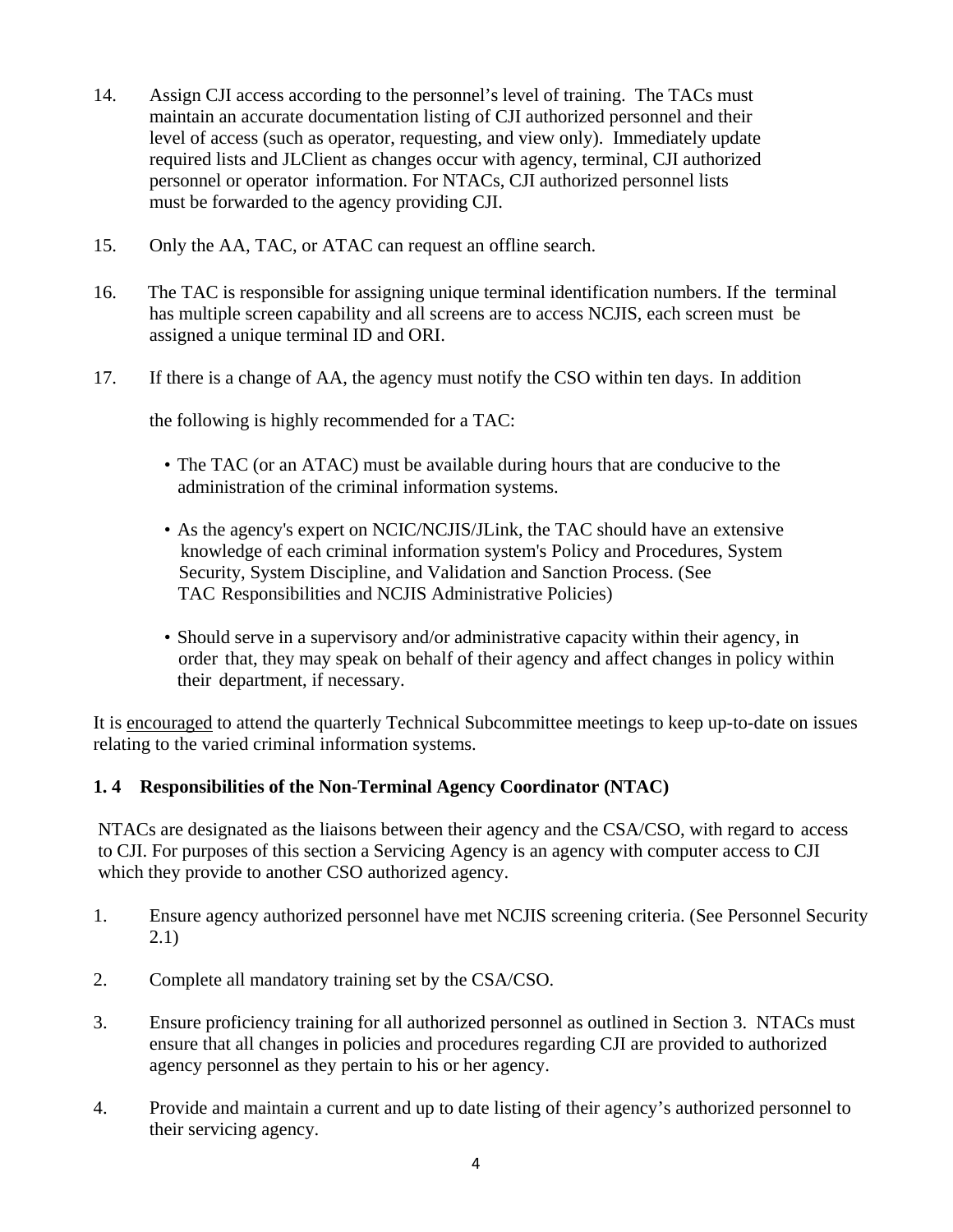- 5. Employ a formal sanction process for personnel failing to comply with established related policies, including, but not limited to: NCJIS Policies, CJIS Security Policy, Nlets, N-DEx and CLETS as detailed in the Interlocal Contract between Public Agencies. Agency systems such as Nlets, N-DEx or CLETS, with CJI access must either include these systems in the agency formal sanction process or create standalone sanction processes.
- 6. The NTAC must immediately notify the CSA of any intentional misuse of CJI and the steps the agency has taken; ie. Investigation and findings, training, dismissal or criminal charges.
- 7. Cooperate and give assistance to the NCU Audit Staff with required or directed compliance audits.
- 8. Only the NTAC or AA can request an offline search.
- 9. If there is a change of AA the agency must notify the CSO within ten days.

In addition the following is highly recommended for a NTAC:

- The NTAC be available during hours that are conducive to the administration of the criminal information systems.
- As the agency's expert for CJI, the NTAC should have an extensive knowledge of each system's Policy and Procedures, System Discipline and Sanction Process; ie. NCIC, CLETS, N-Dex.
- Should serve in a supervisory and/or administrative capacity within their agency, in order that they may speak on behalf of their agency and affect changes in policy within their agency.

#### **1.5 Termination of access to NCJIS**

- 1. At the recommendation of the CSO and approval by the Director of the DPS, the CSA may suspend or terminate access to NCJIS for a violation of a specific term of the *Interlocal Contract between Public Agencies*. In addition, any violation of NCJIS, state or federal statutes, regulations or rules incorporated in the Administrative Policies of NCJIS/NCIC/Nlets/CLETS shall be deemed a breach of terms. Suspension or termination shall commence upon 30 days advance written notice to the user from the CSO.
- 2. Any agency may terminate access to NCJIS with written notice from the AA to the CSA.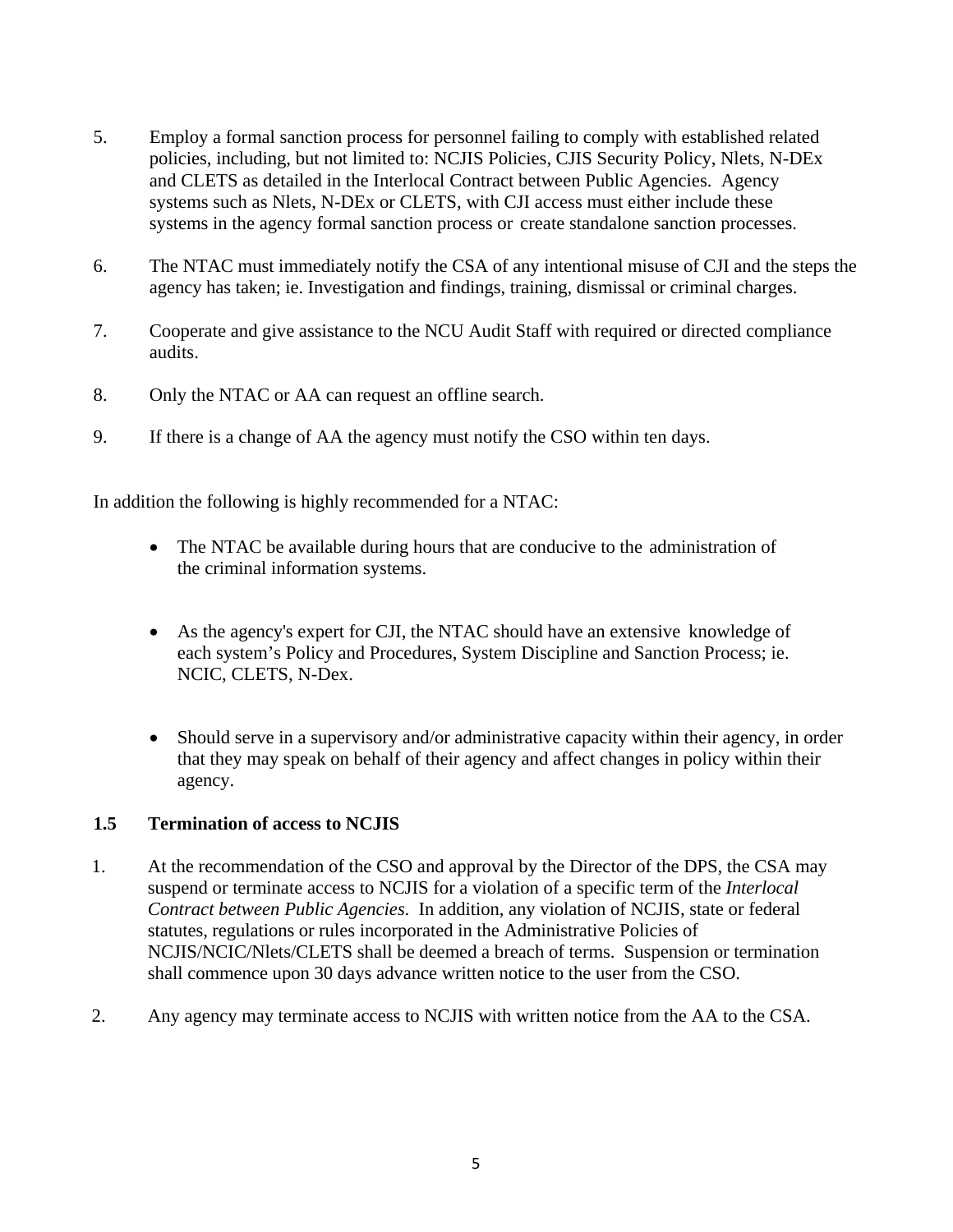# **SECURITY REQUIREMENTS**

### **2.0 General**

- 1. Data stored in NCJIS is documented CJI and must be protected to ensure authorized dissemination and use.
- 2. Agencies utilizing NCJIS, NCIC, N-DEx, Nlets and CLETS are responsible for maintaining the security and confidentiality of these systems and their data.
- 3. The Nevada CSA prohibits dissemination of any information received from NCJIS to any unauthorized person. Dissemination is defined in NRS 179A.060. This includes but is not limited to Department of Motor Vehicles information or photos. It is forbidden for agency personnel to request and/or perform inquiries for curiosity or for any reason other than authorized by NCJIS, NCIC, NRS or local ordinance. Unauthorized inquiry or dissemination may result in agency sanctions.
- 4. If the unauthorized inquiry or dissemination includes CHRI, the person may be subject to criminal charges pursuant to NRS 179A.900.
- 5. The CSA routinely conducts random reviews of Criminal Justice Information (CJI) transactions to ensure the information is being used for authorized purposes.

#### **2.1 Personnel Security**

- 1. The TAC/NTAC's must be granted access and who have direct and indirect access make available for audit review documentation that all authorized personnel that view CJI have met the NCJIS/NCIC screening criteria.
- 2. Before unescorted access for authorized personnel who have direct or indirect access to criminal justice information is granted, a State of Nevada and national fingerprint based record check, and a wants/warrants check must be performed and the screening criteria met.

NCJIS/NCIC screening criteria:

- a. State of Nevada and national fingerprint results confirming no felony or gross misdemeanor arrests without disposition.
- b. State of Nevada and national fingerprint results confirming no felony or gross misdemeanor convictions.
- c. Wants/Warrants check confirming they are not a fugitive from justice. (This is not part of the fingerprint processing and must be performed as a separate NCJIS/NCIC transaction.)

### **Note: Reference CJIS Security Policy 5.12.1.1**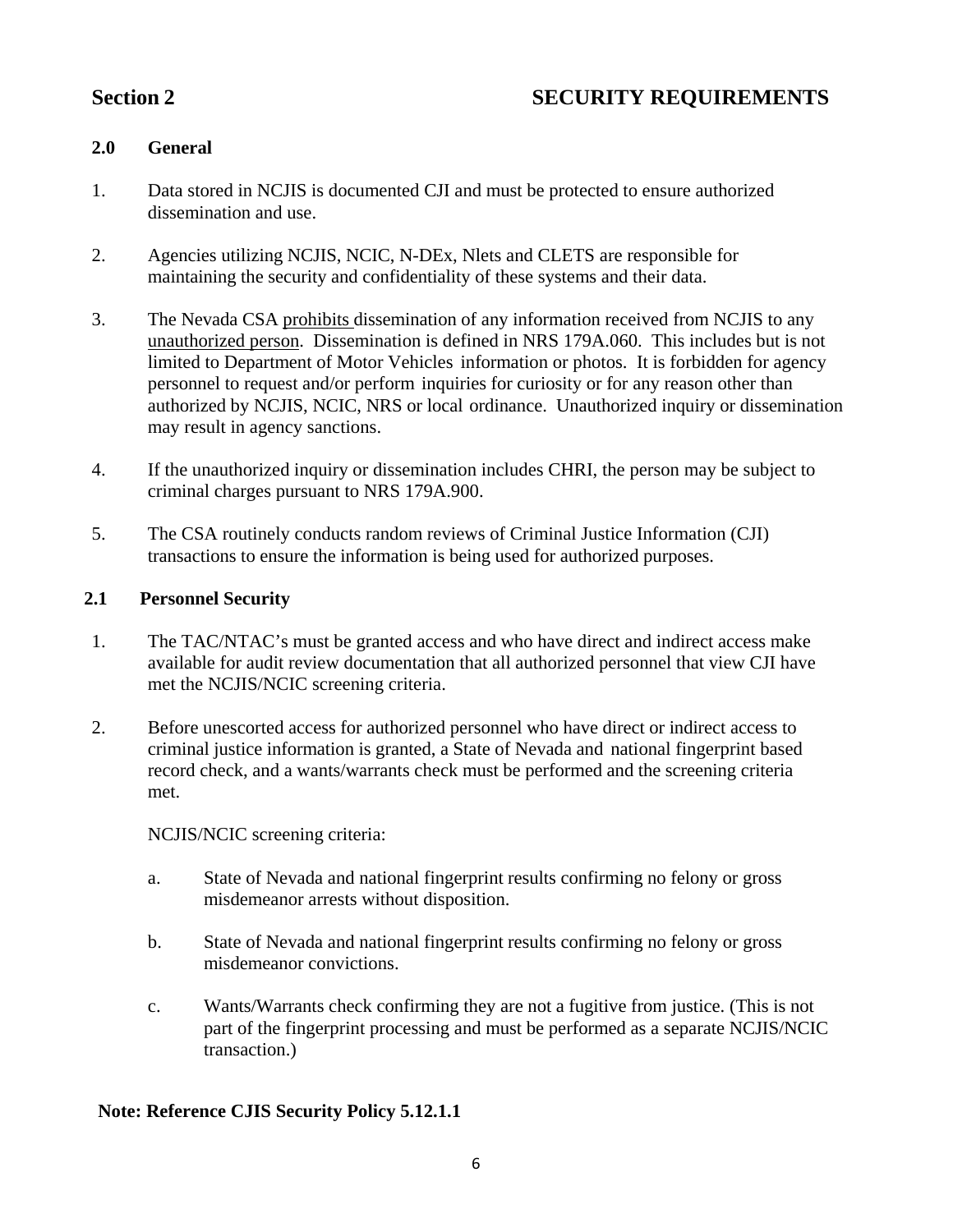- 3. In the event an agency wishes to allow access to an individual who fails the above screening criteria, a written request to the CSO requesting access must be submitted. The written request must contain the following information:
	- a. Subject's name.
	- b. Subject's date of birth.
	- c. Subject's social security number.
	- d. Length of employment with agency.
	- e. Job title.
	- f. Type of NCJIS access.
	- g. Arrest and disposition information along with copies of any documentation obtained by the agency regarding the disposition.
	- h. The request must also state that the agency has disciplinary procedures in place for misuse of NCJIS information and the agency will accept responsibility and liability for any misuse of NCJIS information initiated by the subject.

#### **NOTE: Background re-investigations are highly recommended every five (5) years as a best business practice.**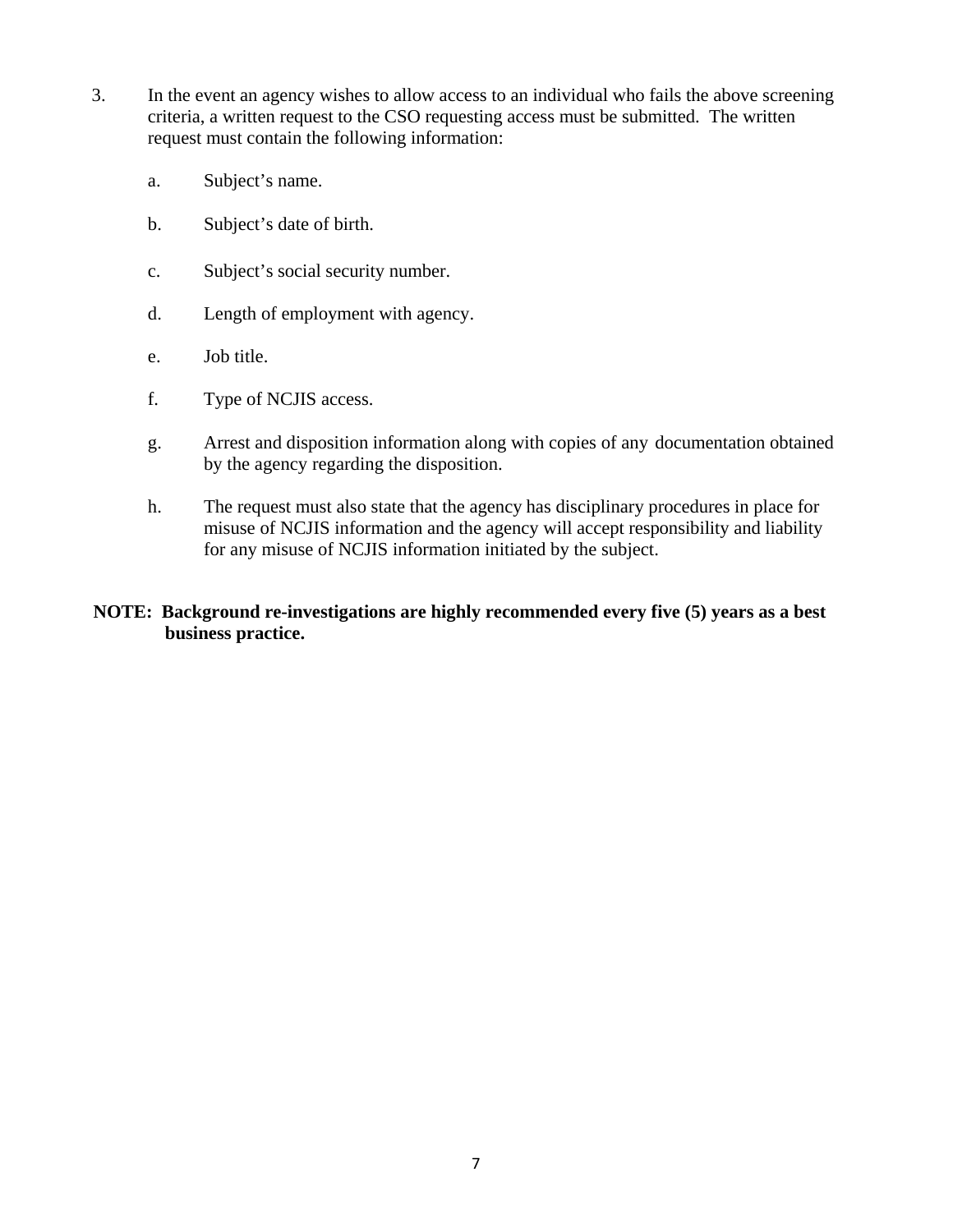# **Section 3 TECHNICAL COMPLIANCE**

### **3.0 Technical Compliance**

The portion of NCJIS Policies related to technical compliance is meant to be an enhancement to the Federal Bureau of Investigation's CJIS Security Policy. If you do not have this policy, it is available at https://www.fbi.gov/about-us/cjis/cjis-security-policy-resource-center or through your State of Nevada CJIS Information Security Officer. You should be familiar with the FBI policy first, as it is the primary document. Also, if your version of CJIS Security Policy is over 1 year old, you should check for a newer version as the CJIS Security Policy is updated approximately once a year.

Please understand that all of CJIS Security Policy can be reduced to, "Prevent unauthorized access, and detect and report it when it occurs." The rest of the CJIS Security Policy and the technical compliance section of this document set the level of effort and provide clarifying details.

#### **3.1 Physical Security**

The CJIS Security Policy states, in section 5.9.1, "A physically secure location is a facility, a criminal justice conveyance, or an area, a room, or a group of rooms within a facility with both the physical and personnel security controls sufficient to protect CJI and associated information systems." While useful information, this does not provide any specific instructions on appropriately securing CJI using physical controls.

The Nevada minimum standard for physical security is the following statement: any successful attempt for unauthorized access, using only tools available from a home improvement store, will show at least some sign of permanent physical damage. Examples are broken windows, broken door knobs/locks/frames, a cut padlock, wall or ceiling damage; the list goes on. This means that physical security is not meant to be an impenetrable barrier, just that if the barrier is breached, the resulting destruction should alert an agency that there has been unauthorized access. Note that this is the minimum standard. Agencies are encouraged to use stronger controls and multiple risk mitigating strategies beyond the minimum standard.

Common pitfalls in establishing a physically secure perimeter are:

- Drop ceilings with more than 36" of maneuvering space above the drop ceiling
- Doors with hinges mounted on the unsecure side
- Keys shared with maintenance or emergency personnel who are not authorized to CJI
- Cage (chain link) walls not extending to a hard ceiling and/or floor, or not tightly enclosing any wall penetrations.

A common set of mitigations for any of these issues is use of DVR recordings of surveillance cameras in combination with motion detectors. The DVR recordings can help determine unauthorized access after the fact, but the recordings by themselves won't necessarily alert you to an unauthorized access event. Coupled with motion detectors, or other types of intrusion alarms, you can be alerted to a potential issue and then use the DVR recordings to determine what actually occurred. These are just examples of what are considered minimum standards; any measures that can promptly indicate unauthorized access are acceptable mitigation for physical security shortcomings.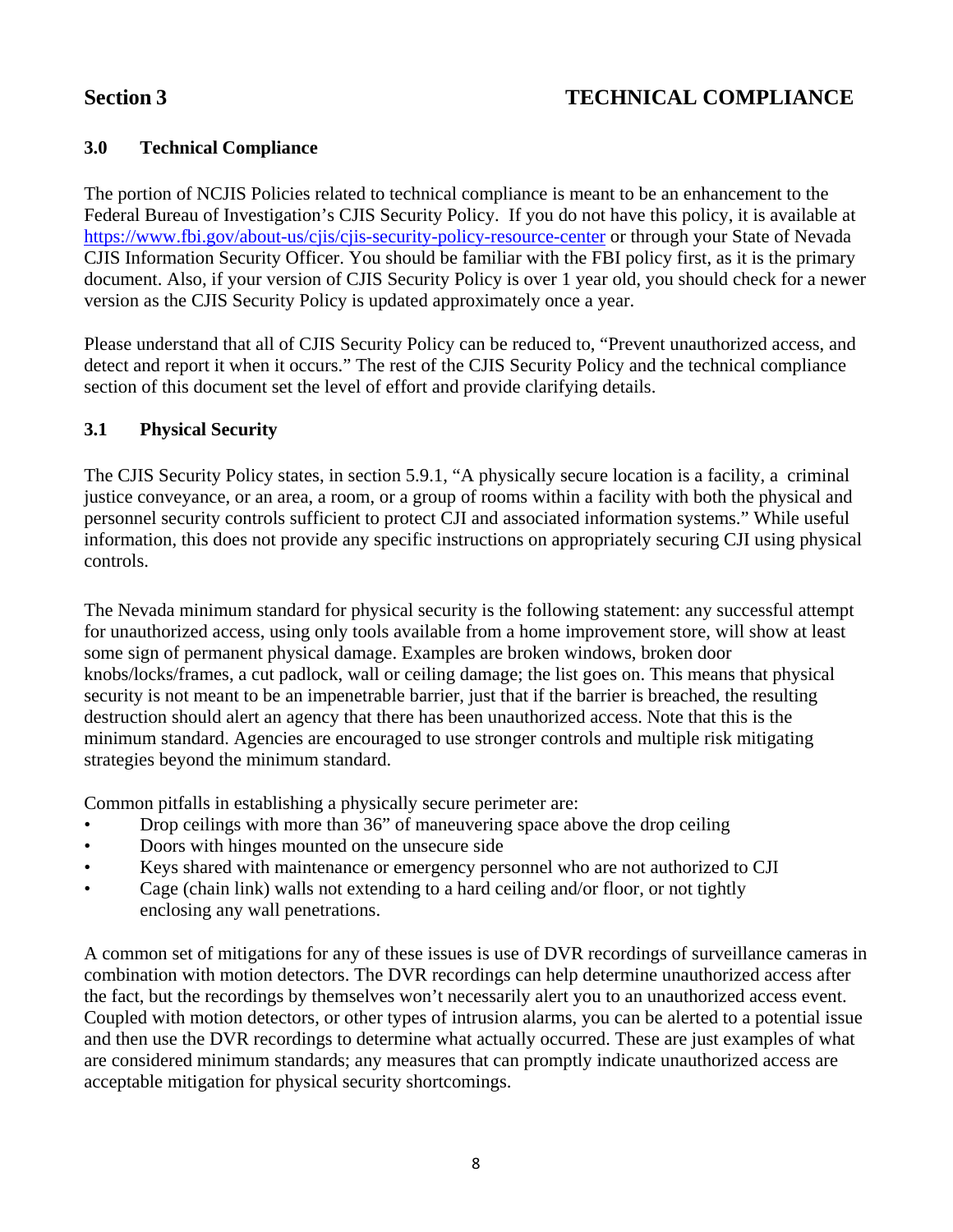### **3.2 General and Administrative Technical Guidelines**

The statement, "Prevent unauthorized access, and detect and report it when it occurs" is also a good benchmark for technical security compliance. Another way of saying this is that prevention of unauthorized access is the ideal, but detection of unauthorized access is paramount.

The primary focus of the CJIS Security Policy is confidentiality and appropriate use of information that belongs to the FBI CJIS Division. This is understandable, given their perspective. While it is beyond the scope of Nevada CJIS Systems Agency authority, a criminal justice agency's primary concern should be the integrity of the agency's own records, and not focus all their effort on just complying with the CJIS Security Policy and protecting the confidentiality of FBI CJIS data.

Agencies will complete and keep on file an outsourcing statement form for each instance of outsourcing of CJI processing, storage, dissemination, or other activities involving the outsourcing of CJI. The form will be supplied by the CSA.

### **3.3 Terminal Agency Connectivity**

Data stored in NCJIS is documented CJI and must be protected to ensure authorized dissemination and use. Agencies utilizing NCJIS, NCIC, N-DEx, Nlets and CLETS are responsible for maintaining the security and confidentiality of these systems and its data.

- 1. The computer equipment necessary for connection to NCJIS must be compatible with NCJIS. Any request for a specific technological change that may increase NCJIS cost or depart from an established NCJIS policy must be submitted to the CSA and approved by the CSO.
- 2. Agencies that have been approved for terminal access will be responsible for costs associated with initial connection, additional connections, compatible computer and terminal equipment, reoccurring line costs or any costs associated with additional circuitry between the agency and NCJIS.
- 3. Any terminal, computer system or other equipment that has direct access to NCJIS must be under the management control of an authorized criminal justice agency or an approved governmental agency that has been authorized by local ordinance, state statute or federal regulations.
- 4. All foreign host connections must follow current procedures as posted on NVSHARE by DPS General Services Division.
- 5. Obtain approval from the CSA's ISO prior to relocating NCJIS terminal equipment. Approval is required when moving NCJIS terminals to locations where the physical security boundaries and technical security measures have not already been inspected and approved by the ISO. The ISO must be notified by means of a Help Desk ticket at least three weeks prior to the planned start of operations at the new site.
- 6. Before moving devices that were previously connected to CJIS networks to different locations (i.e. storage, disposal facilities, or other operational sites) the preferred method is sanitization, as mentioned in section 3.3 paragraph 2, prior to moving the equipment. If sanitization is not practical prior to the move, then the transport of devices containing CJI will be performed by two or more authorized personnel. If this requirement cannot be met please contact the Nevada CJIS ISO for other mitigating strategies.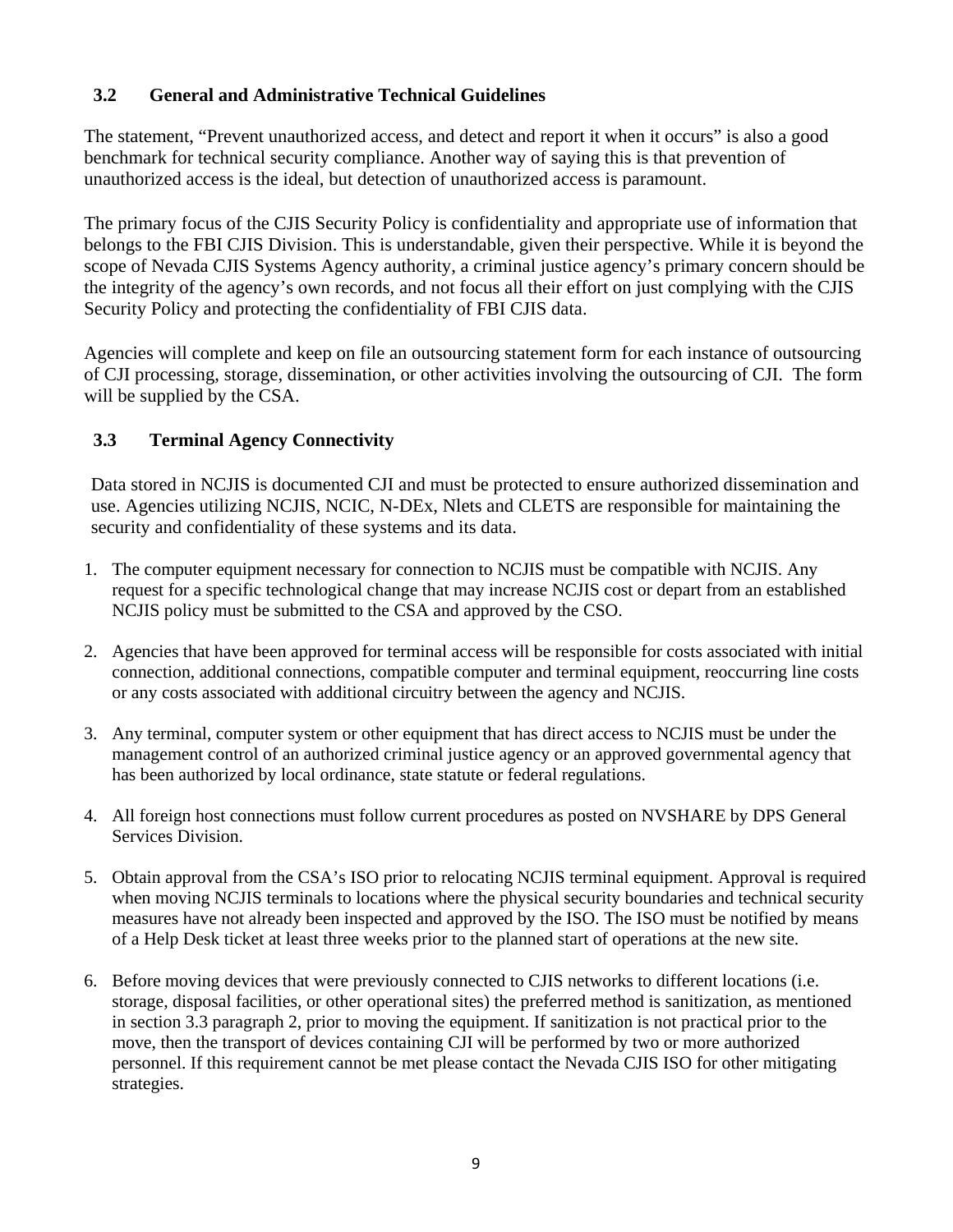- 7. Moving an NCJIS terminal within the physical and technical security boundaries of the original location does not require approval. Moving an NCJIS terminal to a different location that already houses NCJIS terminals also does not require approval. However, you should contact your LASO to ensure access will not be lost if the terminal is moved.
- 8. Ensure that after the move of an NCJIS terminal, the JLClient refresh program is run and the location of the terminal is updated.
- 9. The LASO will ensure that contractors with remote access to criminal justice agency infrastructure that carries, stores, or processes CJI meet CJIS Security Policy requirements. When the contracting entity is remotely connected, the entity's infrastructure becomes part of the criminal justice agency network and is subject to all physical, technical, and personnel security requirements.

### **3.4 Logical Security**

- 1. Each terminal accessing NCJIS must be issued a unique terminal identification number. If the terminal has multiple screen capability and all screens are to access NCJIS, each screen must be assigned a unique terminal ID and ORI.
- 2. In the event of termination of access to NCJIS, any computers used to access NCJIS/NCIC information must be sanitized according to Department of Defense (DOD) requirements and standard NIST 800-88r1; however, if the data stored on the media is deemed by the appropriate authorities as more valuable than the medium, then the preferred method should be physical destruction of the medium. Any removable or disposable media such as floppy discs, CD ROMs, DVDs, or magnetic tapes used to store any NCJIS/NCIC data must be sanitized or destroyed. See the CJIS Security Policy for further guidance.
- 3. If incoming facsimiles are distributed by email the following applies: Inter-agency emailing or using ESEND to send unencrypted CJI obtained from NCJIS is prohibited unless pre-approved by the Nevada CJIS ISO.
- 4. If you plan to move CJI across any wireless technology, please contact the Nevada CJIS ISO for prior configuration consultation.
- 5. Access to CJI via a regular terminal (i.e.desktop/laptop computer) should use two sets of credentials: one for the terminal itself and one for accessing the CJI application (JLink, for example). Both sets of credentials should be unique from one another and amongst all users, even if multiple users use the same device. Password complexity, as required by CJIS policy should apply to both sets of credentials.
- 6. A terminal operator must use his or her own unique operator ID and password for all terminals that access CJI. Using someone else's ID and password to log on is strictly prohibited.
- 7. Terminal operator passwords must be kept confidential.
- 8. The TAC must ensure that all terminals that access CJI are locked down or logged off when not in the physical sight of the operator.
- 9. Agencies accessing CJI through mobile devices must have prior written approval from the CSA ISO.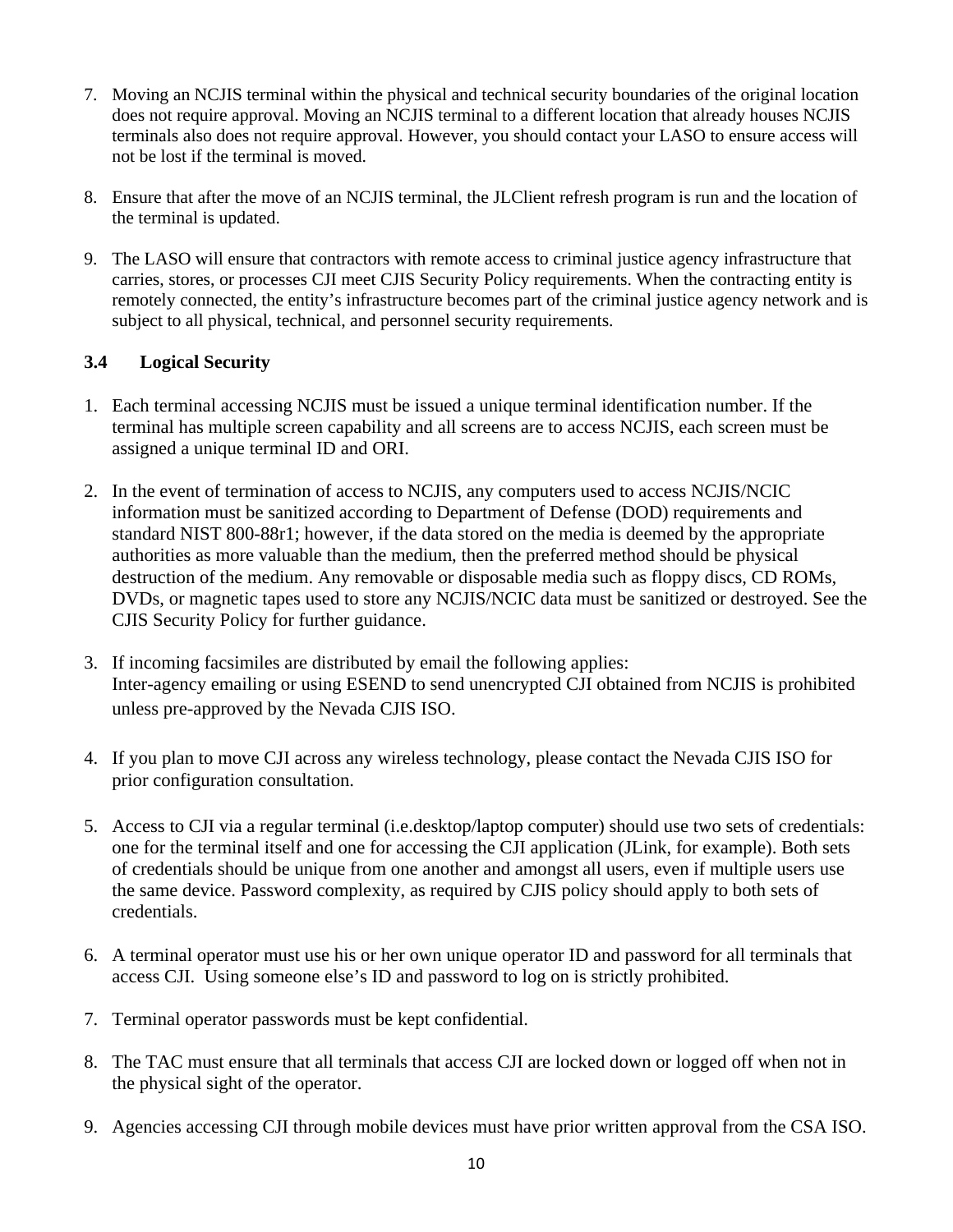10. All computer and network equipment directly interfaced with NCJIS that have access to CJI through NCJIS, NCIC, N-Dex, Nlets or CLETS must be under the management control of an authorized agency.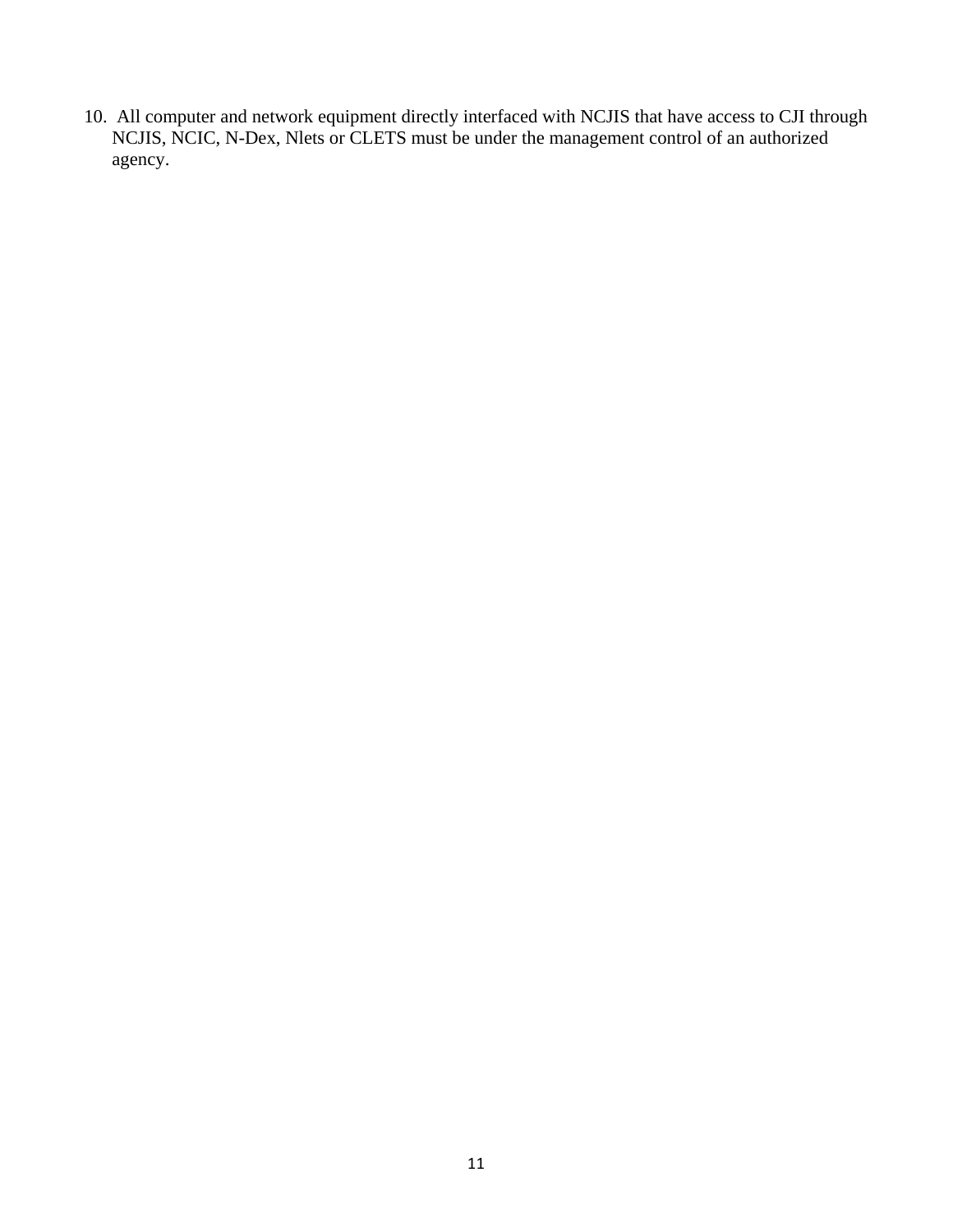# **Section 4 PERSONNEL TRAINING**

#### **4.0 General**

- 1. Training provided to agencies by the CSA is outlined in the NCJIS Training Standards. TACs must be certified according to the following:
	- a. An appointed TAC who is a current operator must attend the NCJIS/NCIC Proficiency Seminar and become certified within six months of initial assignment and every two years thereafter.
	- b. An appointed TAC who is not a current operator can be trained by another CSA certified TAC as an operator. The TAC must then attend the NCJIS/NCIC Proficiency Seminar to become certified as a TAC within six months and every two years thereafter.
	- c. A TAC who is currently certified by the CSA may transfer his or her certification to another agency of equivalent appointment upon approval by the hiring agency.
- 2. TACs that have four or more years of experience and have attended at least two consecutive NCJIS/NCIC Proficiency Seminars may be eligible to participate in the State of Nevada NCJIS/NCIC proficiency Challenge Program. The NCJIS/NCIC proficiency Challenge Program allows a TAC to take a test in lieu of attending an NCJIS/NCIC proficiency seminar. The Department of Public Safety NCJIS Compliance Unit can mandate that a TAC attend NCJIS/NCIC proficiency Training if an agency is failing to meet compliance.

#### **NOTE: Failure to attend retraining every two years will result in loss of access.**

#### **4.1 TACs to Provide Training**

1. Per CJIS Security Policy, at a minimum all personnel who have access to CJI must be trained in the following topics. Training shall be required within six months of initial assignment, and every two years thereafter. Training must include:

> Liability of misuse – describe responsibilities, expected behavior and implications of noncompliance with regard to CJI or its systems.

> Physical policy and procedures – physical access, visitor control, challenging strangers, reporting unusual activity, threats, vulnerabilities and risks associated with handling CJI.

Confidentiality – protect information subject to confidential concerns.

Dissemination – authorized personnel list, marking (using caveats such as "For Official Use Only", "Do Not Reproduce", or "Do Not Disseminate") and secondary dissemination logging.

Storage –instruct what your agency will accept as a secured records environment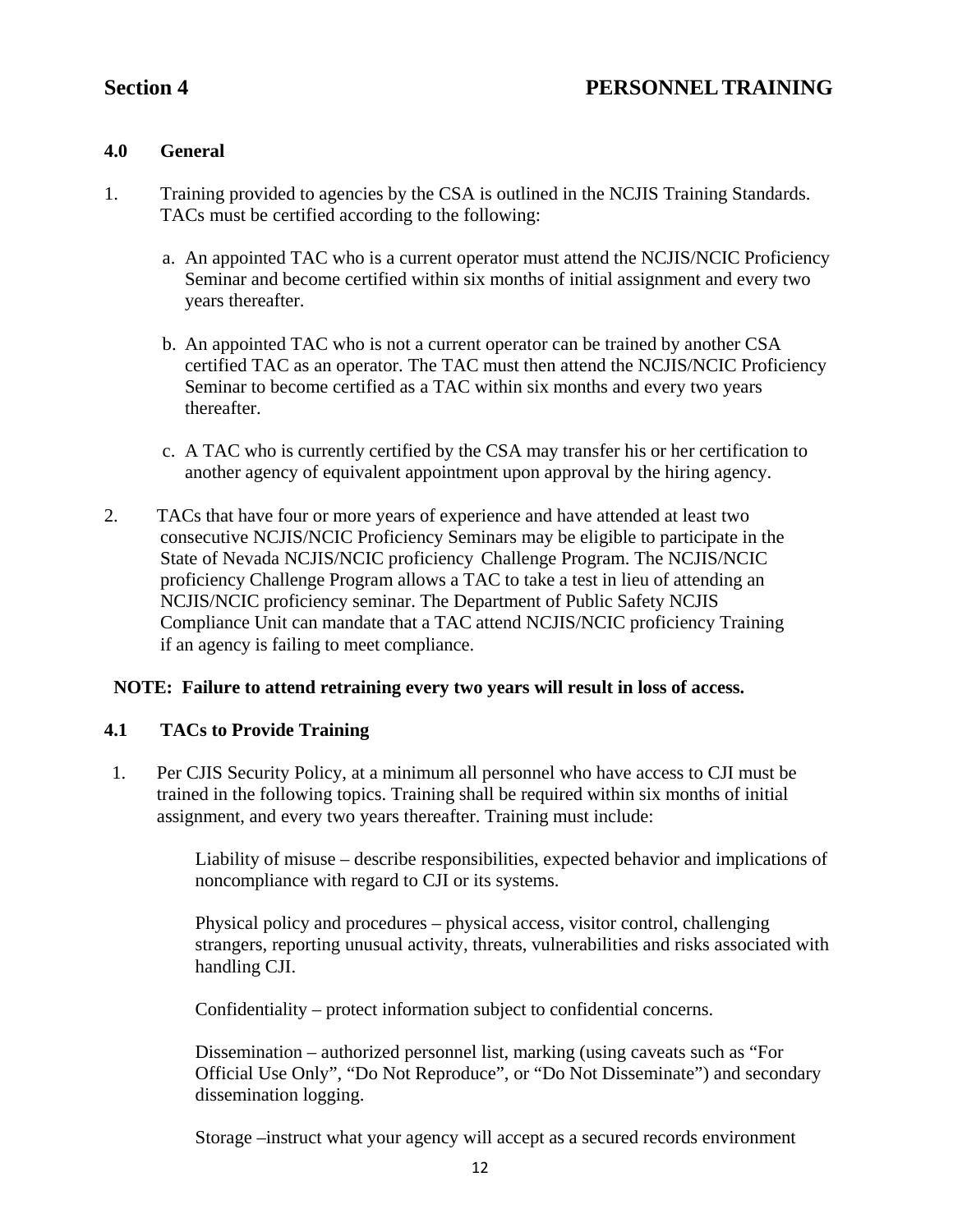Destruction – instruct how your agency will destroy fixed media and any CJI hard copy.

- 2. Terminal Operators
	- a. A confirmation document (or "Declaration of Understanding") outlining the operator's responsibilities and liabilities must be signed upon granted access to the system, maintained in the operator's training file, and available for audit purposes.
	- b. The TAC must ensure that all terminal operators are trained and certified within six (6) months of employment or assignment and every two years thereafter. During the initial six (6) month period (before the operator is certified), the operator must be physically supervised by a certified terminal operator and advised of the responsibilities and legal liabilities connected with access to NCJIS.
	- c. The TAC must train the agency's personnel within his or her level of access. Training must include the following (where applicable):
		- 1. CJIS Security Policy
		- 2. NCJIS Policies
		- 3. Applicable sections of the NCIC Operating Manual
		- 4. Applicable sections of the NCJIS Operating Guide
		- 5. Internal Written Procedures required by NCJIS Policy
		- 6. Any Policies providing additional CJI access (ie: NDEx and CLETS)
	- d. The TAC must update his or her agency's terminal operator's certification dates in JLINK only after the terminal operator receives NCJIS/NCIC proficiency training or retraining. A temporary access date will be entered or changed only by EITS Help Desk or the NCJIS Compliance unit.
- 3. Administrators/Upper Level Managers

The Nevada CSA provides peer level training on the NCJIS/NCIC System for criminal justice administrators/upper level managers/supervisors. This training is available on NVSHARE. Training will include regulations, policy, audit sanctions and related civil liability.

#### **NOTE: Failure to provide retraining to terminal operators will result in the operator's loss of access to NCJIS.**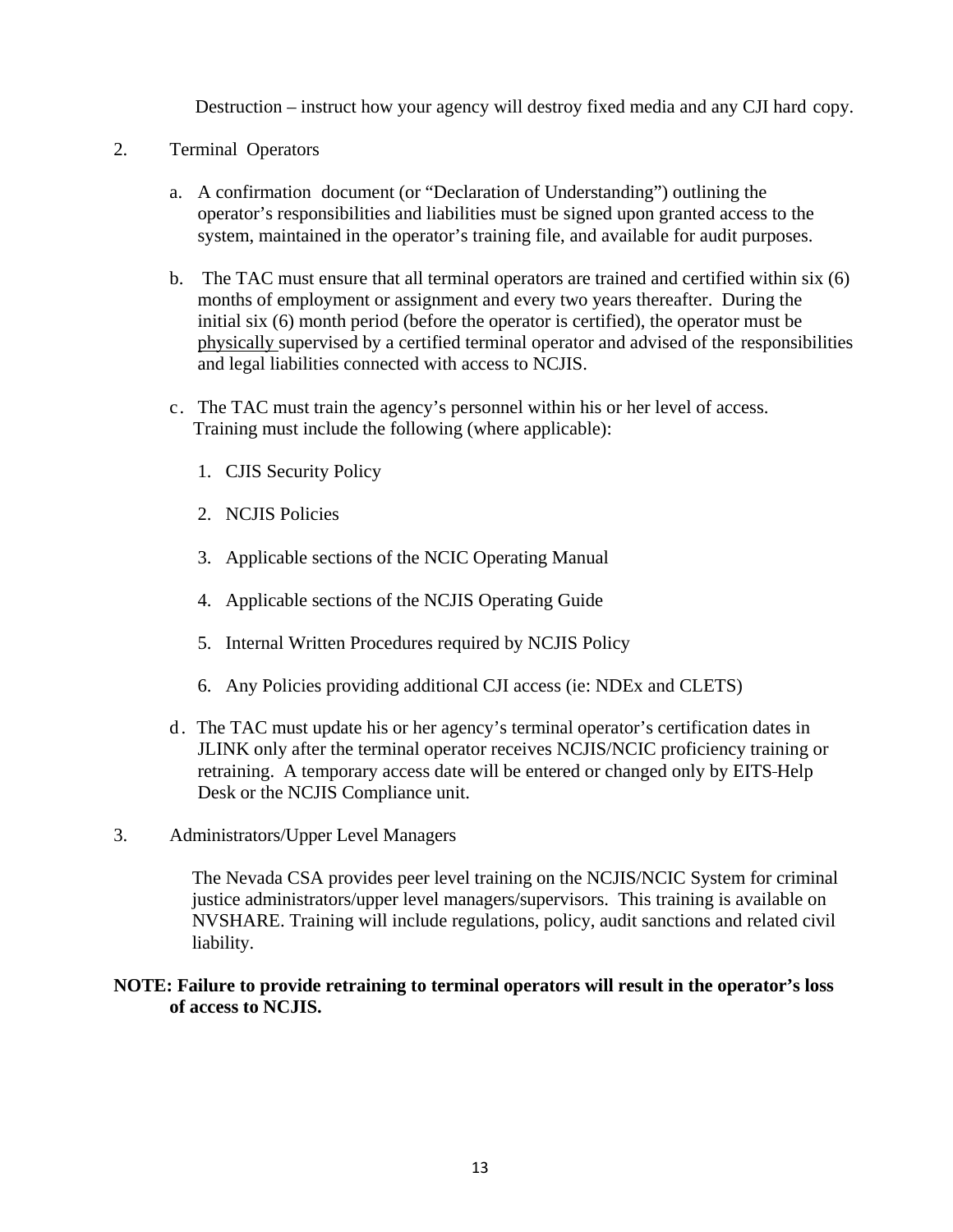### **4.2 Security Awareness Training**

The information provided in the Security Awareness training shall be maintained and available for audit review. See CJIS Security Policy for specific training requirements.

### **4.3 Personnel Training Record Retention**

The TAC must maintain records of the most recent training, testing and proficiency certification.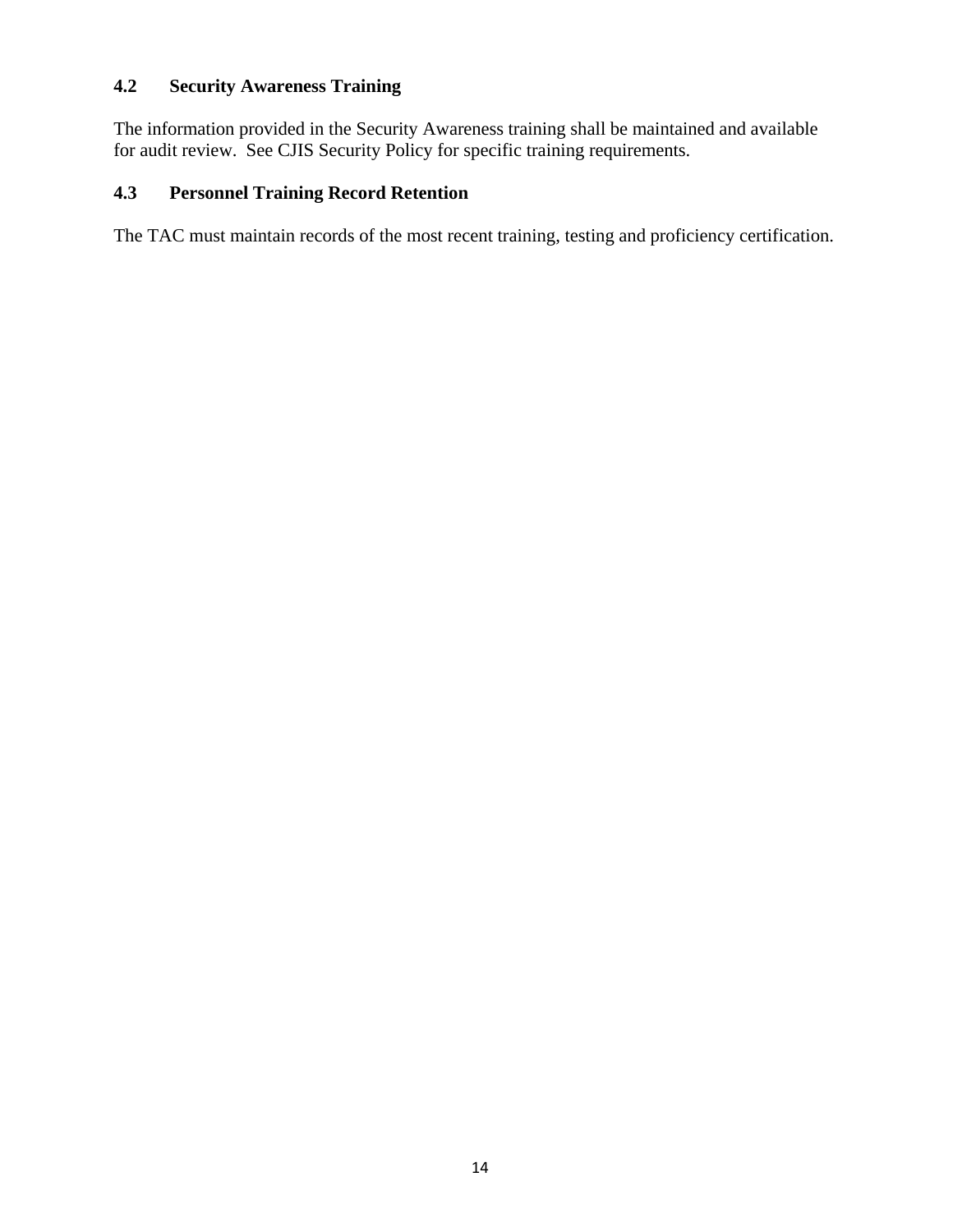#### **5.0 Criminal Justice Information (CJI)**

- 1. As defined by CJIS: Criminal Justice Information (CJI) is the abstract term used to refer to all of the FBI CJIS provided data necessary for law enforcement agencies to perform their mission and enforce the laws, including but not limited to: biometric, identity history, person, organization, property, and case/incident history data. In addition, CJI refers to the FBI CJIS provided data necessary for civil agencies to perform their mission; including, but not limited to data used to make hiring decisions. (See Section 10 Non-Criminal Justice Compliance) Criminal Justice Information (CJI) is information accessed via any system (including but not limited to) CJIS, NCJIS, NDEx, Nlets, and CLETS. Access to CJI by these systems must be approved by the CSO and are subject to these Nevada Administrative Policies.
- 2. A facsimile device may be used to transmit hard copy CJI if both agencies are authorized to receive CJI and the device is in a secure location.
- 3. All CJI must be maintained in a secure records environment accessible only to authorized personnel.
- 4. CJI must be used for the purpose for which it was provided and afforded the maximum protection. It is forbidden for agency personnel to request and/or perform inquiries for curiosity. Any inquiry other than a criminal justice purpose must be governed by a federal, state or local statute(s).
- 5. CJI must be disposed of by shredding or burning.
- 6. A Regulatory Body having jurisdiction over auditing compliance issues within an agency can confirm presence of CJI within agency files. The Regulatory Body may not retain copies or make note of CJI specific information.
- 7. Any terminal agency that agrees to perform inquiries, entries, hit confirmations, validations and/or acts as holder of record for any authorized agency must have the ORI of the agency they are servicing appended to his or her terminal. The appended ORI must be used for any transaction performed for that agency. If that ORI cannot be appended to the terminal, a log must be maintained of the transactions performed for that agency. The log must contain the same information as required in the NCJIS Policies, CJI Section.
- 8. Hard copy CJI obtained through NCJIS is considered confidential and must be maintained in a secure records environment and must be destroyed by shredding or burning by authorized personnel.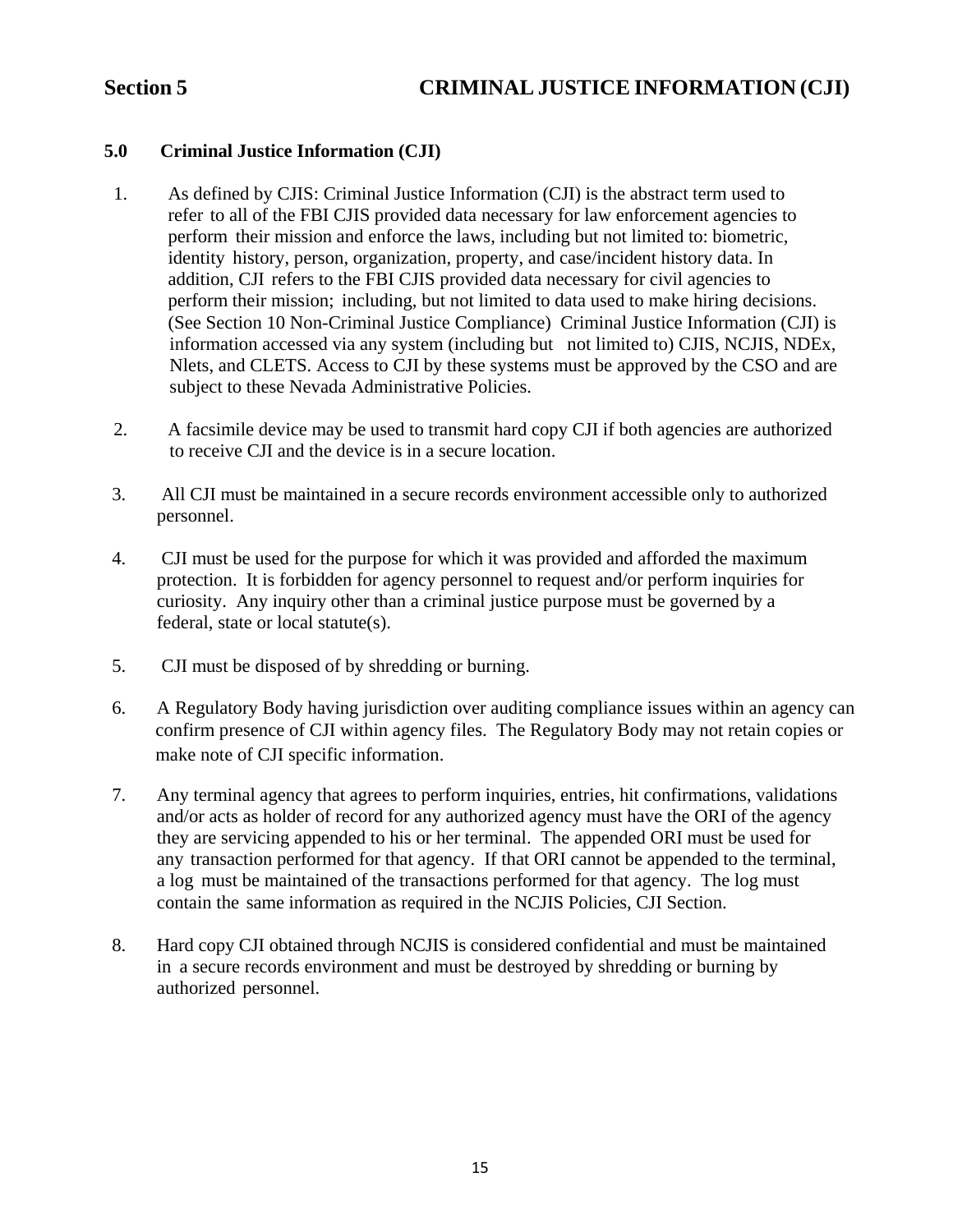### **5.1 Criminal History Record Information (CHRI)**

- 1. As defined by CJIS: Criminal History Record Information (CHRI) is a subset of CJI. Any notations or other written or electronic evidence of an arrest, detention, complaint, indictment, information or other formal criminal charge relating to an identifiable person that includes identifying information regarding the individual as well as the disposition of any charges. CJI also includes Pre-Sentence Investigation (EITSI) reports, Pre-Arraignment Screening (PAS) forms, recidivism reports and any other reports, forms or documents of a similar nature which contain CJI obtained from any protected criminal justice information system*.*
- 2. Inquiries for CHRI must include the proper purpose code for which the information is to be used. TACs must establish IWEITS noting which purpose codes are to be used by the agency when making inquiries for CHRI. Refer to the NCIC Operating Manual and Nlets User & Technical Guide for the list and description of available purpose codes.

#### **NOTE: Purpose Code "E" is available for licensing and noncriminal justice employment purposes authorized by state statute or ordinance. Purpose Code E is used for NCJIS inquiry only. Any exceptions to the use of Purpose Code E must be granted access from the state CSO and maintain written approval on file for audit purposes.**

3. All inquiries into NCJIS, NCIC, Nlets or CLETS to obtain CHRI must include a unique identifier of the authorized person that requested the inquiry in the Attention Field. A division name, department name or a reason for the inquiry without a unique identifier of the authorized requestor is not acceptable. Users are required to provide the reason for the inquiry and supporting documentation for all CHRI transactions upon request by the audit staff. Including the reason for inquiry in the attention field, such as case numbers may help in retrieving supporting documents for audit purposes.

#### **NOTE: Example of a unique identifier: Full Name, Badge Number or Employee Number.**

#### **5.2 Security and Confidentiality**

Any electronic device that uses wireless or radio technology to transmit voice data may be used for the transmission of CHRI when an authorized requestor determines that there is an immediate need for this information to further an investigation or there is a situation affecting the safety of an officer or the general public.

#### **5.3 Dissemination**

TACs must establish IWP specific to their agency regarding dissemination of CHRI. A current list of the agency's authorized personnel must be referenced in the IWP and made available to the agency's terminal operators.

#### Primary Dissemination

1. Disseminating CHRI from any system on NCJIS to any unauthorized source is prohibited.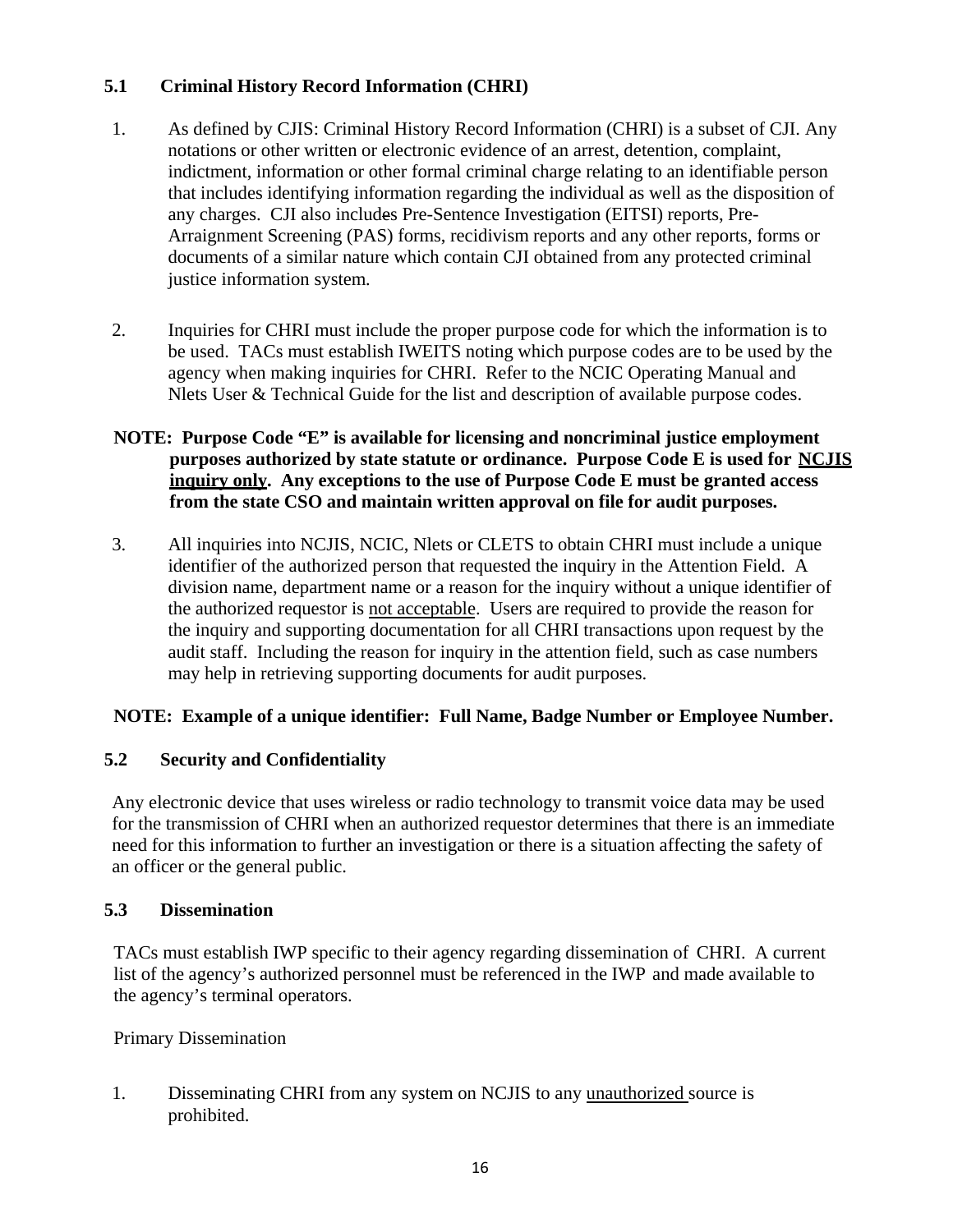2. If the requesting agency's ORI is being used for the inquiry, it is considered primary dissemination and the transaction is electronically logged at the state level.

#### **NOTE: It is at the discretion of individual agencies whether or not to log primary dissemination.**

Example #1: A Sheriff's Office uses their terminal and their own ORI to request information for their own use.

Example #2: A Sheriff's Office has a User Agreement/Letter of Understanding with the District Attorney's Office. The Sheriff's Office agrees to run transactions for the District Attorney using the appended District Attorney's ORI.

Secondary Dissemination

1. If the requesting agency's ORI cannot be used for the inquiry, or if the requesting agency ran the transaction for their purposes and later shared the information with another authorized agency, this is considered secondary dissemination and is not logged at the state level.

Example #3: A Sheriff's Office has a User Agreement/Letter of Understanding with the District Attorney's Office. The Sheriff Office agrees to run transactions for the District Attorney but is not able to use the District Attorney's ORI to run the transaction.

Example #4: A Sheriff's Office uses their terminal and their own ORI to run a transaction for their own use. Later the District Attorney requests a copy of the transaction to be used in a criminal case. The Sheriff's Office shares the information with the District Attorney's Office.

- 2. Secondary dissemination transactions must be maintained on a secondary dissemination log for one NCJIS audit cycle. The logs must contain the following:
	- a. The date which the information was provided.
	- b. The person who is the subject of the information.
	- c. To what agency and person the information was provided to.
	- d. A brief description of the information provided.
- 3. If a secondary agency is disseminating CHRI to another authorized Criminal Justice Agency, a log must be maintained containing the above information.

Example #5: A Sheriff's Office uses their terminal and their own ORI to run a transaction for their own use. Later the District Attorney requests a copy of the transaction to be used in a criminal case. The Sheriff's Office shares the information with the District Attorney's Office. The District Attorney's Office later disseminates the information to a court.

### **NOTE: If your agency does not practice secondary dissemination it must be specified in your agency's Internal Written Procedures (IWP).**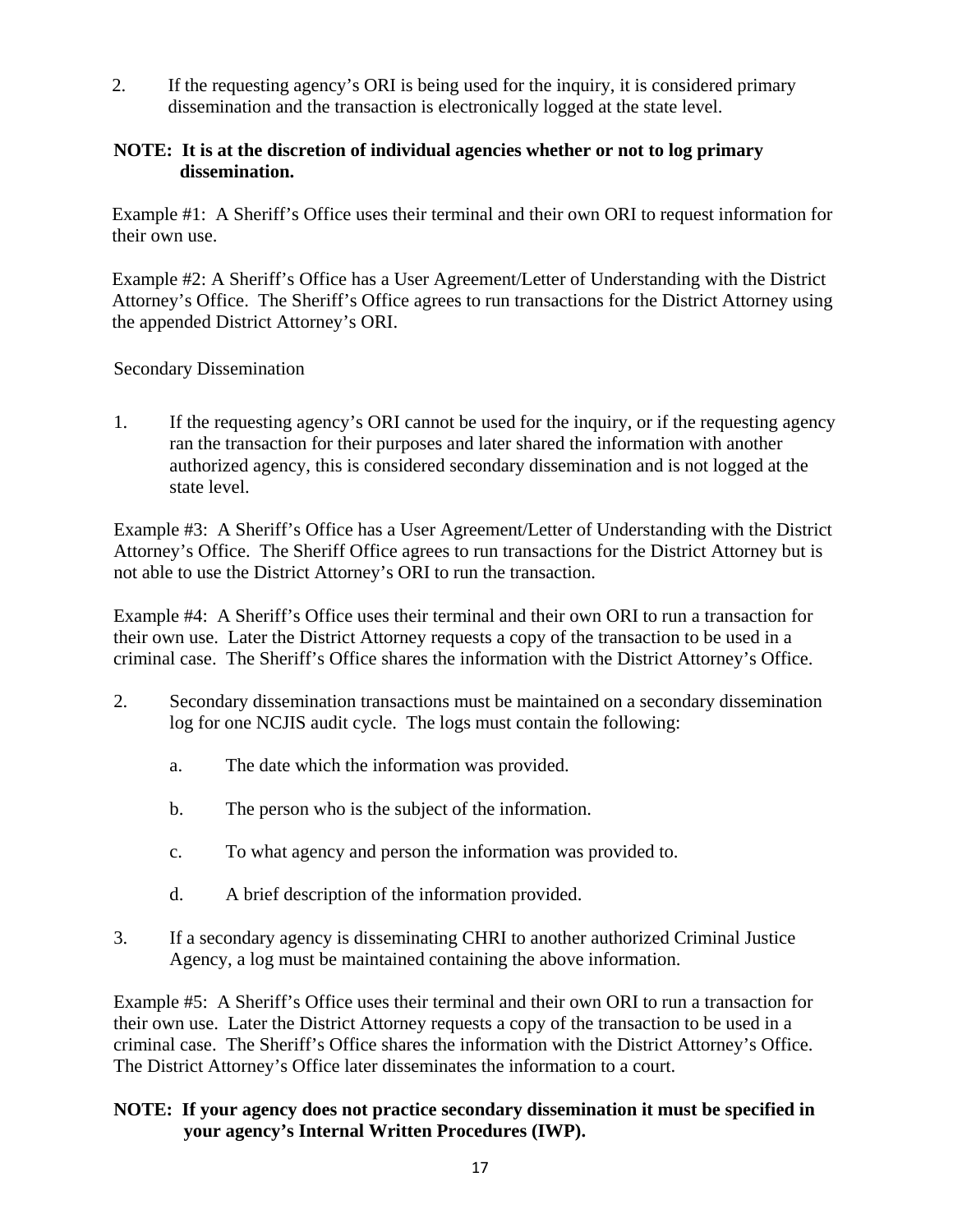- 4. Information obtained from the III is considered CHRI. Its use shall be consistent as described in Title 28, Part 20, CFR, and the NCIC Operating Manual.
- 5. Further information regarding proper use, dissemination, storage and penalties for misuse can be obtained in the CJIS Security Policy.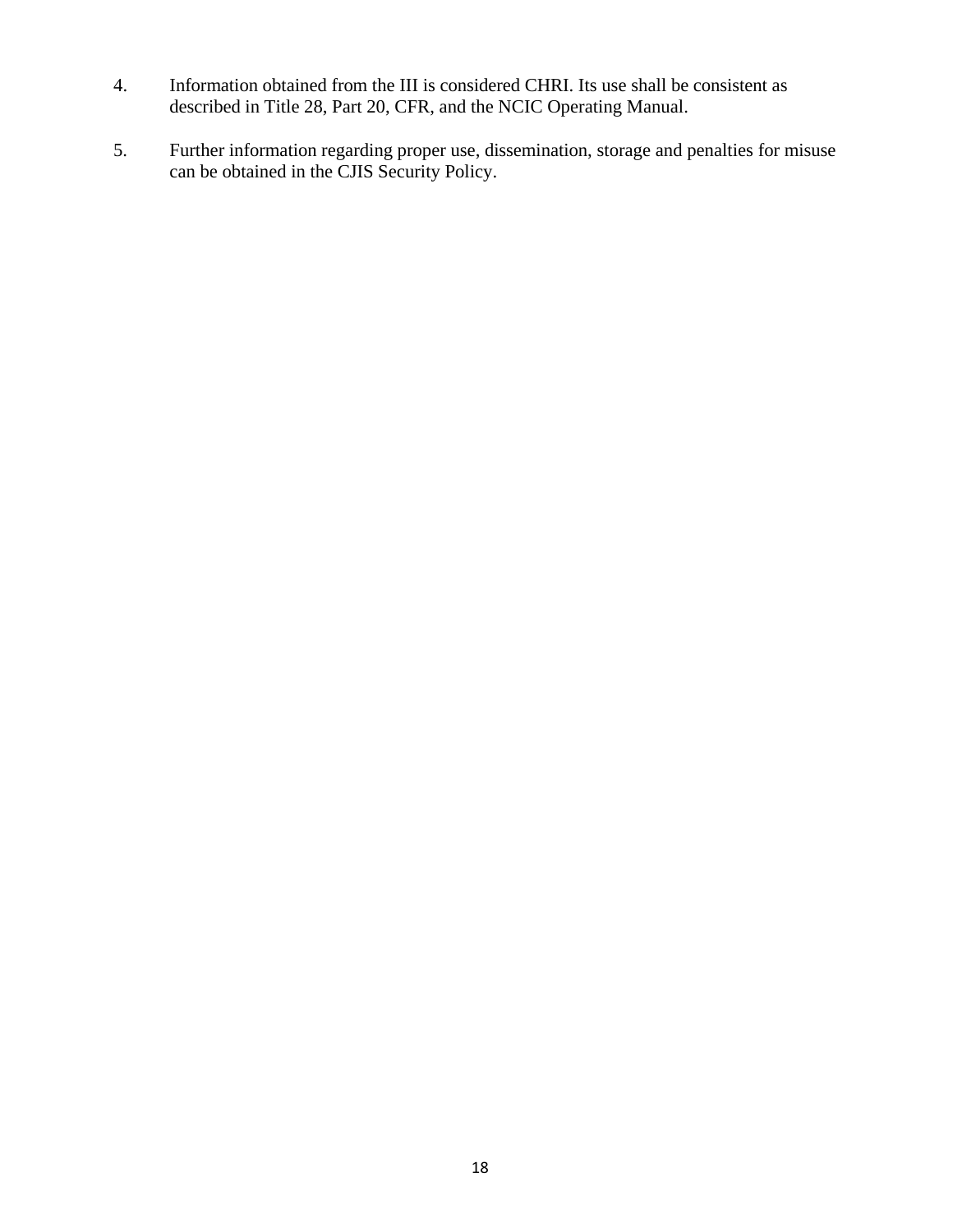# **Section 6 NCJIS WANTED PERSON**

#### **6.0 General**

Procedures regarding the NCJIS Wanted Person File, including validations, entry, modification, clear, Nevada Offense Codes (NOC), etc. are outlined in detail in the NCJIS Operating Guide. Procedures regarding the NCIC Wanted Person File are contained in the current NCIC Operating Manual.

#### **6.1 Requirements for Warrant Entry into NCJIS**

- 1. For a warrant(s) to be entered into the NCJIS Wanted Person File, the warrant(s) must be criminal in nature, be issued by a court, meet minimum mandatory field requirements pursuant to NCJIS Operating Guide and the entering agency must have the original or a copy of the warrant(s) on file. A fax copy or electronic form is permissible. The following rules apply:
	- a. The entry of parking citations and/or civil infractions is prohibited.
	- b. The NCJIS Wanted Person File is not to be used to "locate" persons.
	- c. A valid warrant must exist to be entered into the NCJIS.
	- d. The transportation field must contain accurate and true limitations.
	- e. Packing the record with all available information at the time of entry is optimal for officer safety. Packing the record at a minimum includes:
		- 1. Scars, marks and tattoos.
		- 2. AKAs.
		- 3. Additional dates of birth.
		- 4. Additional social security numbers.
	- f. The juvenile flag must be set when entering juvenile warrants.

#### **6.2 Double Entry (NCJIS & NCIC)**

When the entry criteria for both NCJIS and NCIC are met, agencies may elect to enter a warrant(s) into both systems. Agencies who exercise this option must be aware that separate record validation requirements exist for each system.

#### **NOTE: A second party check must be completed by an individual other than the original person entering the warrant.**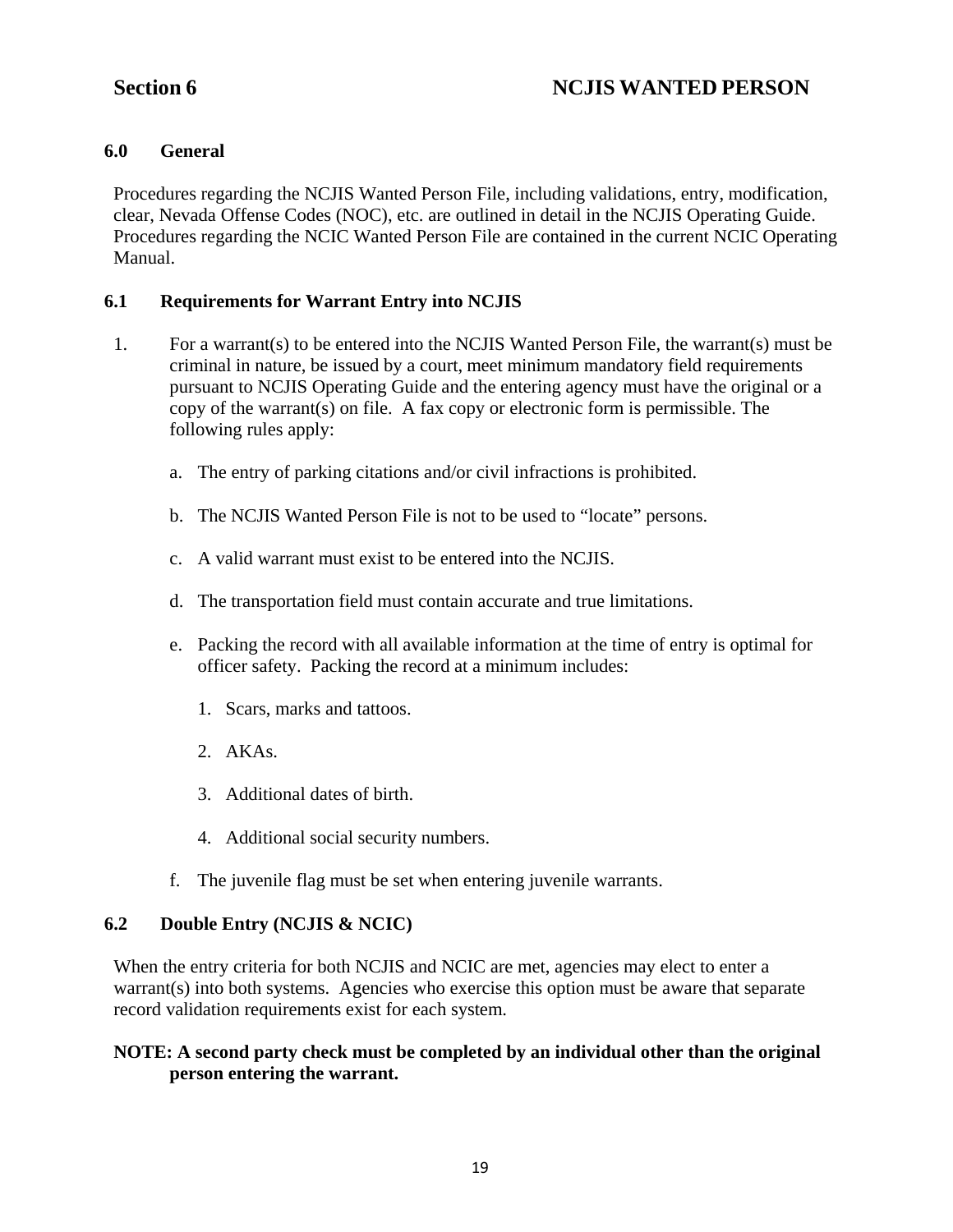#### **6.3 Day Service Only Warrants**

Courts may issue warrants for "Day Service Only" in accordance with NRS 171.136 (2). Any "Day Service Only" warrant must be reflected in the NCJIS entry pursuant to the NCJIS Operating Guide.

### **6.4 NCJIS Hit Confirmation**

- 1. Prior to taking any action on a state warrant for liability reasons, the investigating agency MUST confirm the validity of the warrant with the confirming agency.
- 2. Agencies with state warrants or an agency providing hit confirmation services must be available 24 hours a day, seven days a week.
- 3. Upon receipt of a hit confirmation request, the confirming agency must furnish a response of either positive, negative or indicate the specific amount of time necessary to confirm or reject.
	- a. Response timeframes are as follows: Urgent: Within ten minutes Routine: Within one hour
- 4. Failing to respond to a hit confirmation request from another agency may result in NCJIS sanctions in the form of the record(s) being purged from NCJIS by the CSA.
- 5. Hit confirmation for an NCJIS Electronic warrant is not required unless the warrant hit states otherwise.
- 6. NCJIS Warrant hit confirmation procedures follow NCIC procedure which can be found in the Introduction, Section 3 #3.5 of the NCIC 2000 Operating Manual. EXCEPT that an AM should be sent to the confirming ORI in place of an YQ or YR. Agencies should retain paperwork for audit purposes. When a YQ or YR is sent via Nlets, notices are generated to NCIC. Notices for an NCJIS warrant do not need to be sent to NCIC

#### **6.5 Served Warrants**

- 1. NCJIS warrants must immediately be removed once the wanted person has been served, arrested or no longer wanted. When the individual is booked on the warrant, it is the booking facility's responsibility to remove the warrant from the system.
- 2. When a wanted person is in custody for local charges and it is determined that an additional warrant(s) exists from another jurisdiction, the subject may be held on a detainer. The outside warrant(s) from another jurisdiction must not be cleared from NCJIS until the local charges have been satisfied and the warrant(s) is actually served.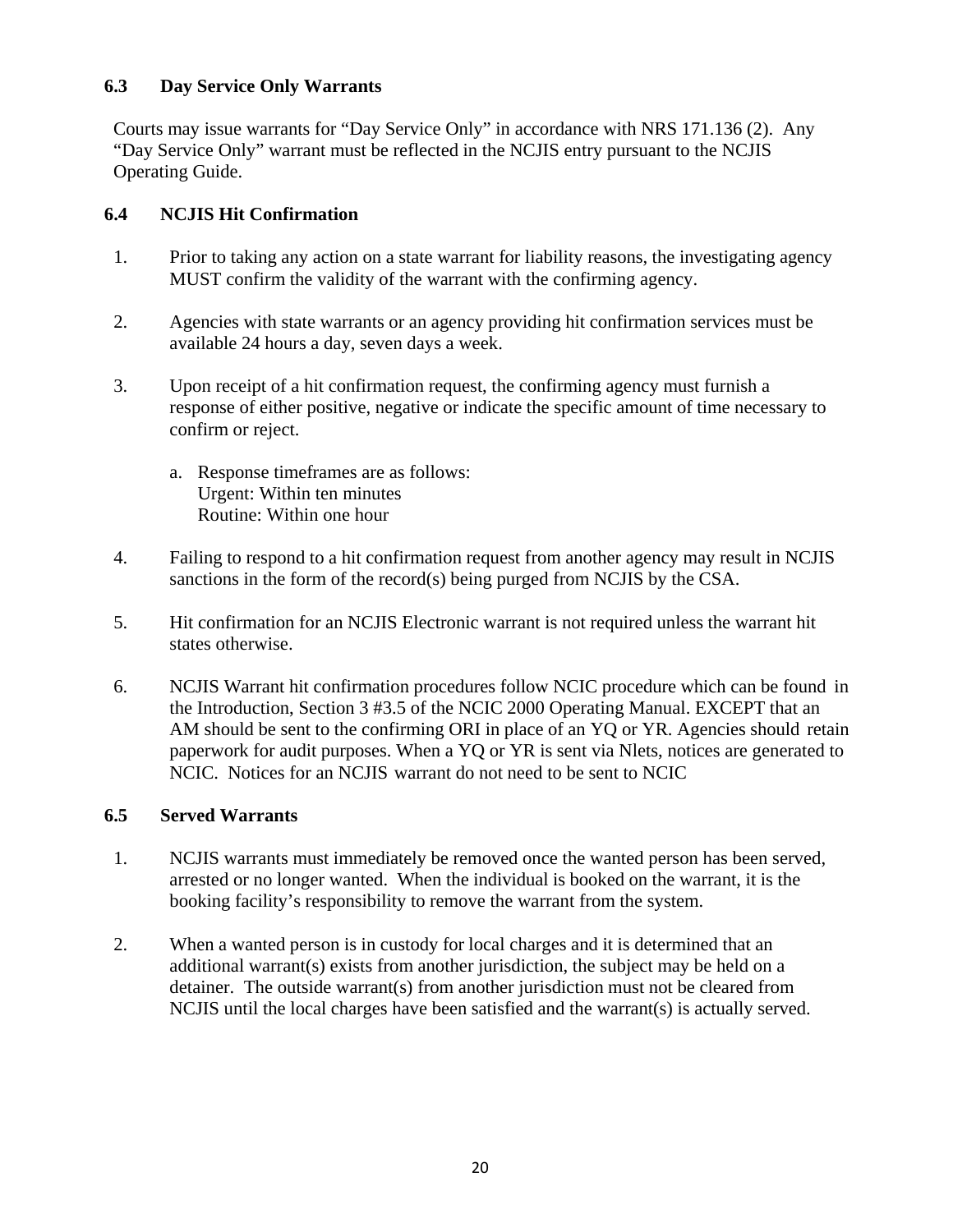#### **6.6 Validation of NCJIS Records**

- 1. Agencies that enter a warrant(s) into the NCJIS Wanted Person file are responsible for ensuring that the information has been entered accurately and completely. Within 90 days after the initial entry of each warrant, the validating and/or entering agency will receive a list of warrant(s) they have entered in the NCJIS Wanted Person File.
- 2. Although a quality control review is not required during the above verification process, agencies are encouraged to provide accurate and complete information and to provide supplemental data when necessary to increase the effectiveness of the file.

#### **6.7 Validation of NCIC Records**

All terminal or non-terminal agencies with entries in NCIC must abide by the validation procedures and schedule as established in Section 3.4 of the NCIC Operating Manual.

#### **NOTE: Ultimate responsibility lies with the validating agency to ensure warrants are promptly removed from the system.**

#### **6.8 NCJIS Retention Policy**

Warrants will remain indefinitely until the warrant is removed or cleared.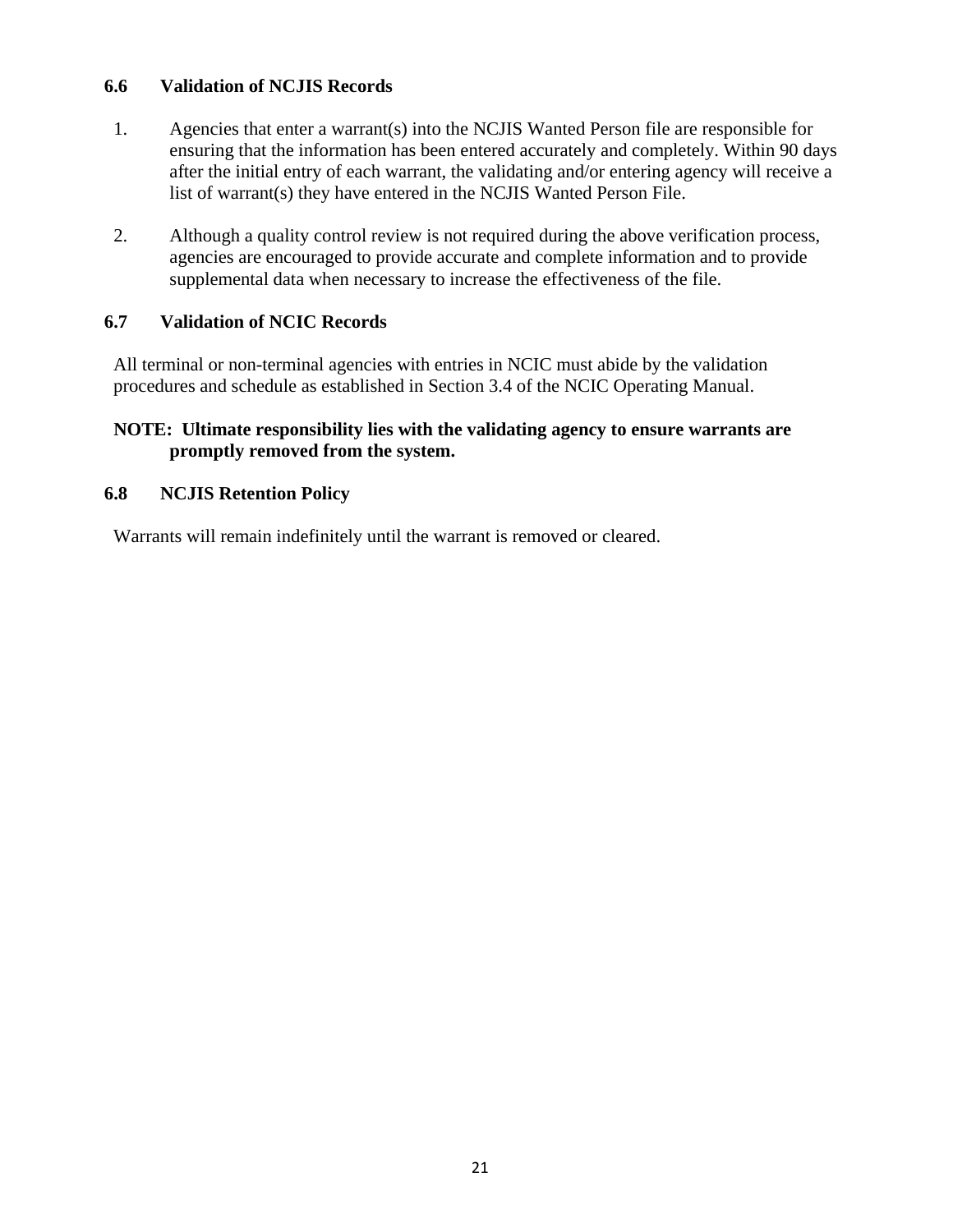# **Section 7 ELECTRONIC WARRANTS**

#### **7.0 General**

The Electronic Warrant File provides for a system-to system exchange of information. Electronic warrant submission requires a state issued ORI. All electronic warrants entered into the NCJIS Wanted Person file will remain indefinitely until they are either removed or cleared.

#### **7.1 Requirements for Electronic Warrant Entry into NCJIS**

- 1. For a warrant(s) to be entered into the NCJIS Wanted Person file, the warrant(s) must be criminal in nature, be issued by a court, meet minimum mandatory field requirements pursuant to the NCJIS Operating Guide and the entering agency must have the original or a copy of the warrant(s) on file. An electronic form is permissible.
- 2. The entry of parking citations and/or civil infractions is prohibited.
- 3. The NCJIS Wanted Person file is not to be used to "locate" persons. A valid warrant must exist to be entered into NCJIS.
- 4. The transportation field must contain accurate and true limitations.
- 5. Packing the record with all available information is optimal for officer safety. Packing the record at a minimum includes:
	- a. Scars, marks and tattoos.
	- b. AKAs.
	- c. Additional dates of birth.
	- d. Additional social security numbers.
- 6. The juvenile flag must be set when entering juvenile warrants.

#### **7.2 Double Entry (NCJIS & NCIC)**

When the entry criteria for both NCJIS and NCIC are met, agencies may elect to enter the warrant(s) into both systems. Agencies who exercise this option, however, must be aware that separate record validation requirements exist for each system.

#### **7.3 Day Service Only Warrants**

Courts may issue warrants for "Day Service Only" in accordance with NRS 171.136 (2). Any "Day Service Only" warrant must be reflected in the NCJIS entry, pursuant to the NCJIS Operating Guide.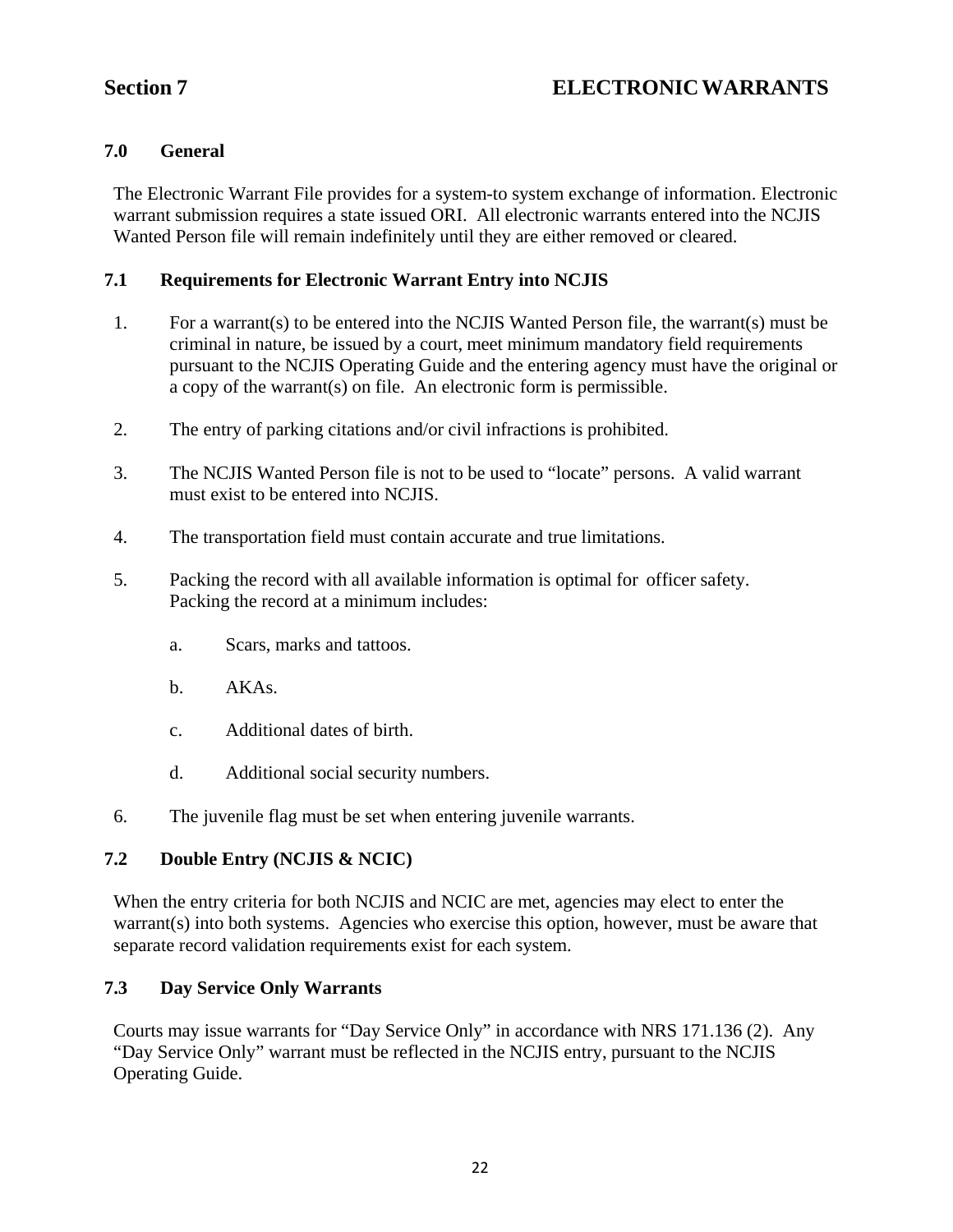#### **7.4 Hit Confirmation Requirements**

Hit confirmation is not required for state electronic warrants. The process of synchronization eliminates the requirement for law enforcement personnel to contact the agency of record prior to serving the warrant.

#### **NOTE: Hit confirmation of the NCJIS electronic warrant is only required when noted on the warrant.**

#### **7.5 NCJIS Warrant Synchronization**

- 1. Electronic synchronization of state electronic warrant records must be completed nightly. The electronic synchronization will compare fields in the agency's warrant database with nightly files provided by DPS. On a monthly basis, the requesting agency will submit to their auditor a document verifying that the errors found through synchronization have been corrected. This document must include:
	- a. Date of the synchronization.
	- b. Exact name on the warrant.
	- c. Social Security number or case number.
	- d. Warrants found in the agency's record management system (RMS) but not found as a State warrant file.
	- e. Warrants in the NCJIS Wanted Person file, but not in the agency's RMS.
	- f. Any differences between the NCJIS Wanted Person file and the agency's RMS.
	- g. Date discrepancy was resolved.
- 2. In the case that the submitting agency is inquiry only, that agency must have an agreement with an entering agency to perform emergency recall/clear/cancel functions.

#### **NOTE: The CSA has the option to purge electronic warrant records upon approval by the Director of DPS, if an agency fails to follow NCJIS Policies and/or the NCJIS Operating Guide. Due to officer safety, liability and system integrity concerns the CSO is not bound by the "Sanction Process" but may immediately remove all unsynchronized or non-validated records from the State system.**

#### **7.6 NCJIS Electronic Warrant Audit**

- 1. The CSA will monitor the new courts coming on-line to determine an acceptable error rate for a period of not less than six months and every three years thereafter.
- 2. Terminal agencies that electronically submit warrant records to NCJIS will be audited every three years in accordance with the NCJIS Audit Plan.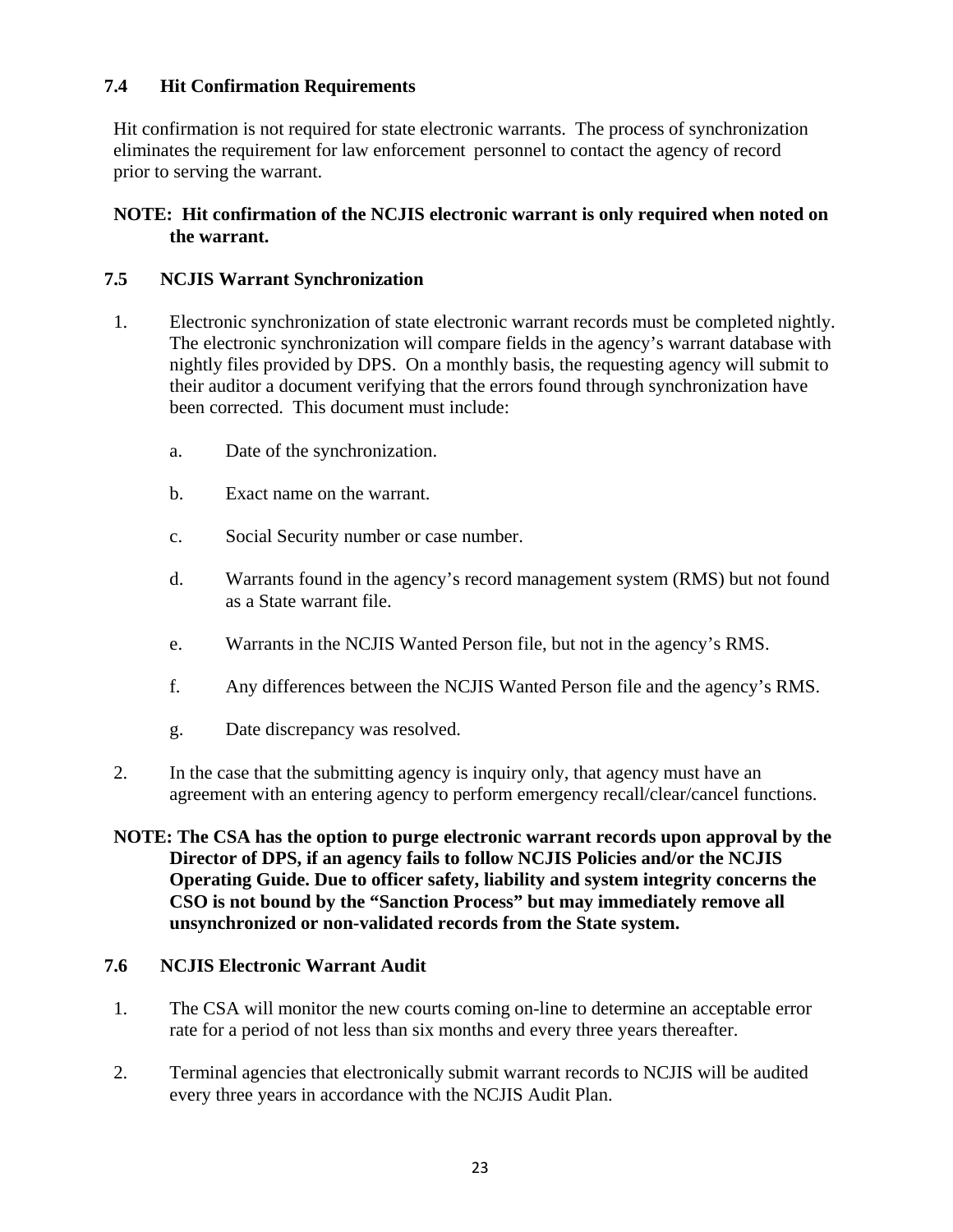3. Courts submitting electronic warrants must retain the most recent twelve months of synchronization error reports for audit purposes.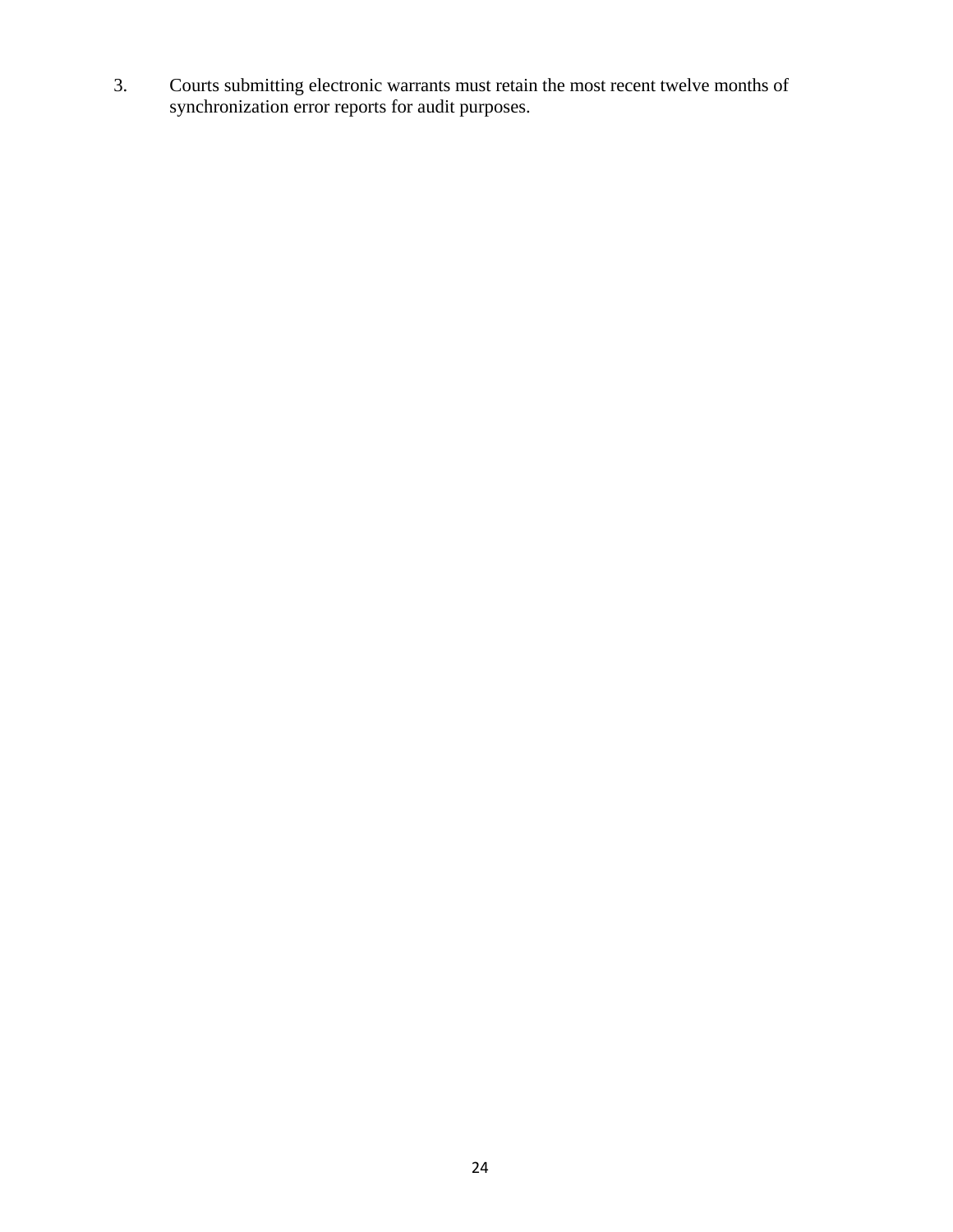# **Section 8 DATA INTEGRITY**

#### **8.0 General**

- 1. IWPs must be in place for NCIC administrative messages and CSA quality control messages that relate to the agency.
- 2. Cross checks through DMV for vehicle registration, driver's license and NCJIS/NCIC criminal history files to find additional information to enhance a record entry is optimal for officer safety.
- 3. Records that contain errors or incorrect information must be promptly modified or removed to ensure maximum system accuracy and effectiveness.

#### **8.1 Quality Control Messages**

Administrative Messages (AM) that are sent through Nlets are reviewed by the CSA for conformity to Nlets standards. See the Nlets User and Technical Guide for further information. Messages that do not conform will be returned to the agency by the EITS Helpdesk or the CSA.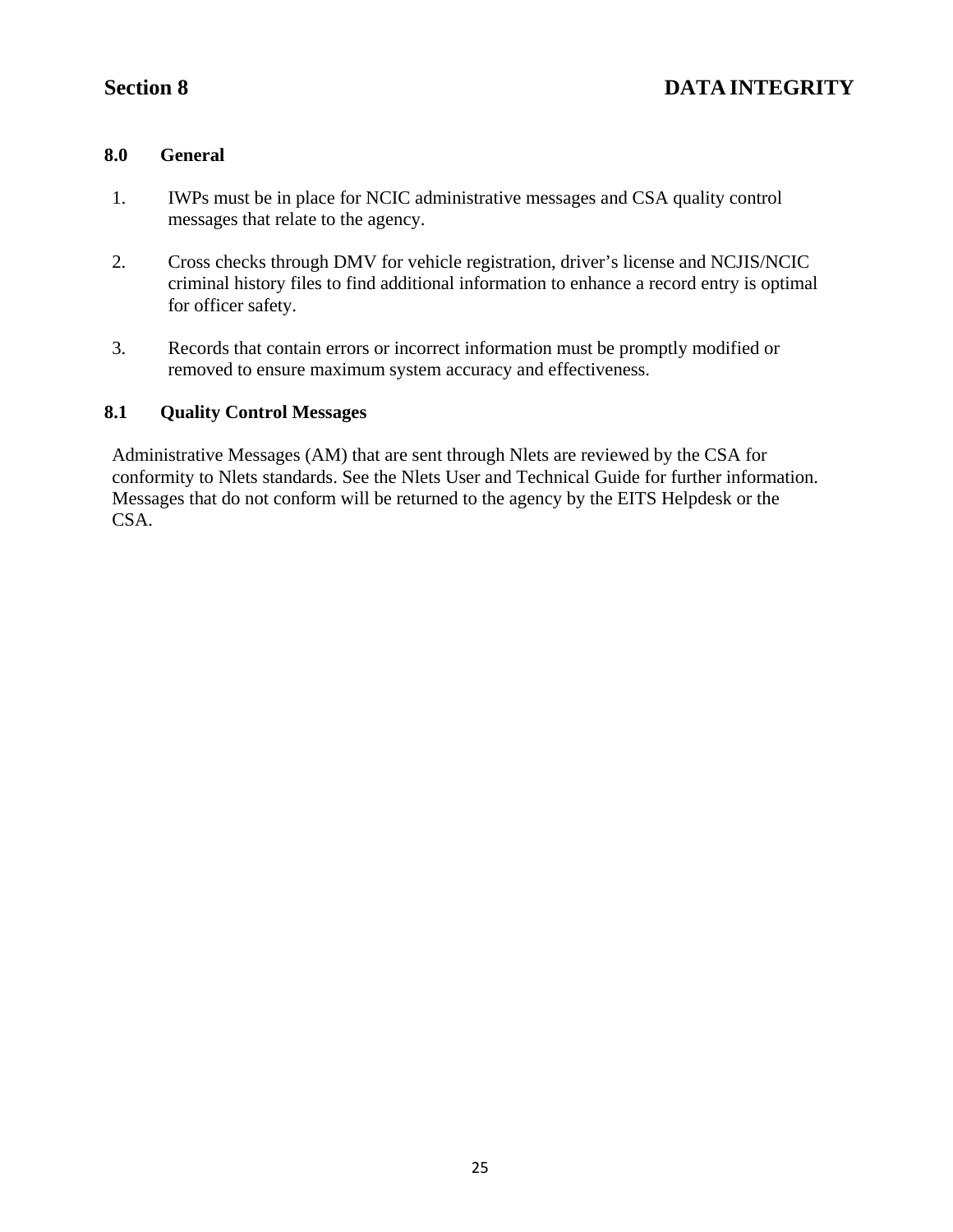#### **9.0 General**

- 1. Agencies with state approved CJI access will be audited every three years by the CSA. The purpose of the audit will be to confirm compliance with any Criminal Justice Information System policy and procedures.
- 2. Directed audits will be conducted as necessary. A directed audit is defined as an audit that is conducted as a result of a complaint or request received by the CSA.
- 3. New terminal agencies will be audited within the first six months of coming on-line.

### **NOTE: Internal Written Procedures (IWP) must be specific to your agency's practices***.*

#### **9.1 Audit Plan**

The Audit Plan focuses on nine areas of agency accountability which are as follows:

- 1. Administrative Responsibilities.
- 2. Security Requirements.
- 3. Personnel Training Standards.
- 4. Criminal History Record Information.
- 5. Wanted Person Files.
- 6. Electronic Warrants.
- 7. Data Integrity.
- 8. N-DEx.
- 9. Technical Compliance

### **NOTE: Internal Written Procedures (IWP) must be made available to audit staff upon request.**

#### **9.2 System Discipline and Sanction Policies**

The CSA has developed a three-phase sanction plan that will be initiated whenever an agency is not in compliance with NCJIS and CJIS policies and procedures. This process will enhance system integrity and security through increased user compliance.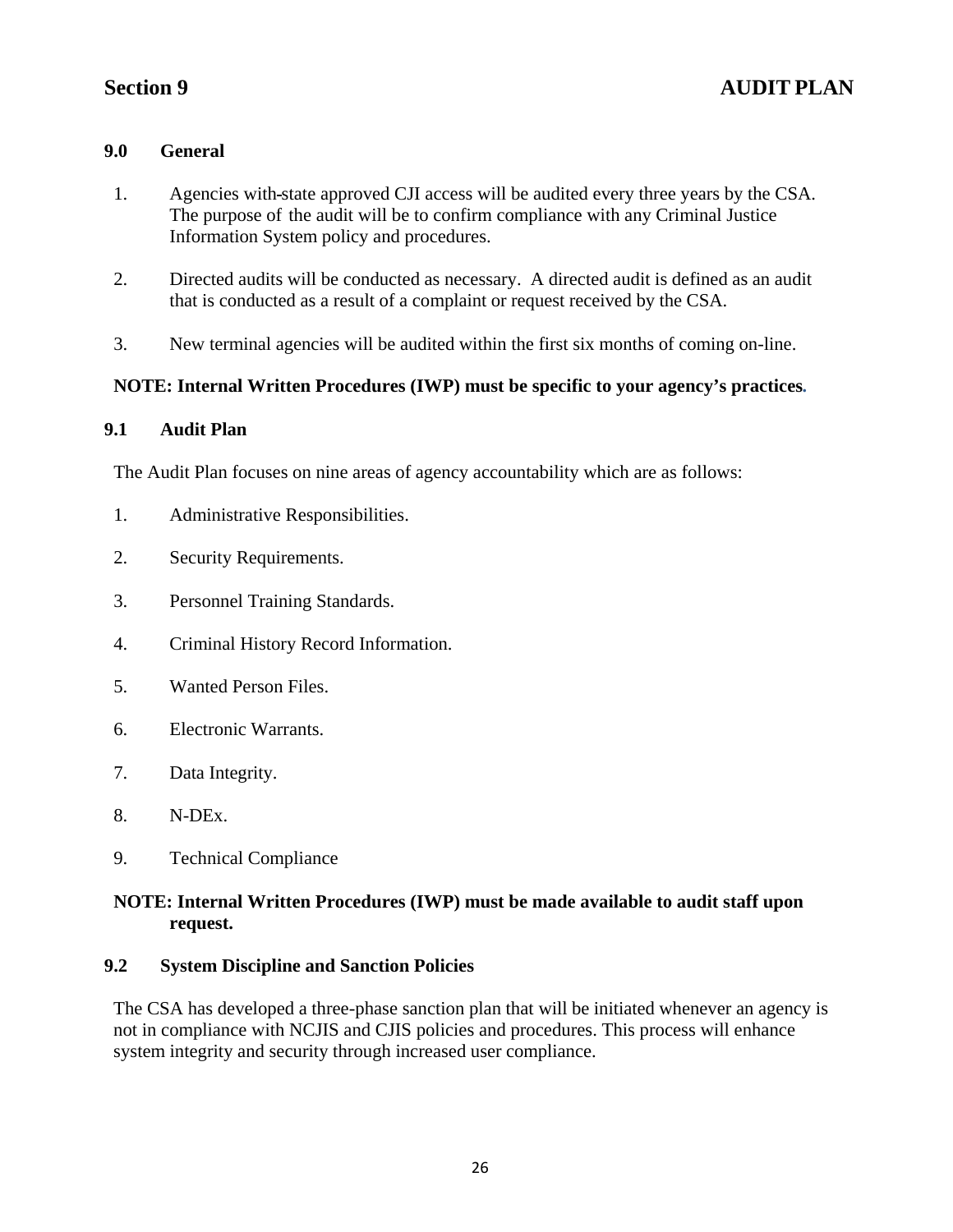#### PHASE 1

- 1. An audit report will be sent to the attention of the AA and the TAC and or NTAC for review and immediate corrective action.
- 2. A written formal response detailing the compliance resolution from the AA shall be directed to the assigned auditor from EITS, General Services Division within 30 business days of the audit report. The agency's formal response must include the following issues:
	- a. noncompliance issues cited in the scheduled audit
	- b. documentation of corrective measures
	- c. plans implemented to eliminate future noncompliance
- 3. If noncompliance remains an issue, Phase 2 will be initiated.

#### PHASE 2

- 1. A letter from the CSA will be forwarded to the AA outlining the result of the NCJIS audit and the agency's failure to implement corrective measures. This letter will request a meeting regarding implementation of limited NCJIS services for the subject agency and will be submitted via the DPS chain of command.
- 2. Limited sanctions that may be initiated at this time are:
	- a. Suspended access to NCJIS.
	- b. All other NCJIS services restricted to one terminal and one printer
	- c. 60 days probation, which may include requirements to provide additional documentation.
	- d. Electronic warrants failing compliance issues will be required to perform hit confirmations and monthly validation procedures.
- 3 . If noncompliance remains an issue, Phase 3 will be initiated.

#### PHASE<sub>3</sub>

- 1. A formal letter from the Director of the DPS will be forwarded to the AA advising that NCJIS services to that agency have been terminated. This letter will address the noncompliance issue(s), failure to implement appropriate corrective measures and previously imposed sanctions.
- 2. Termination of the ability to submit electronic warrants.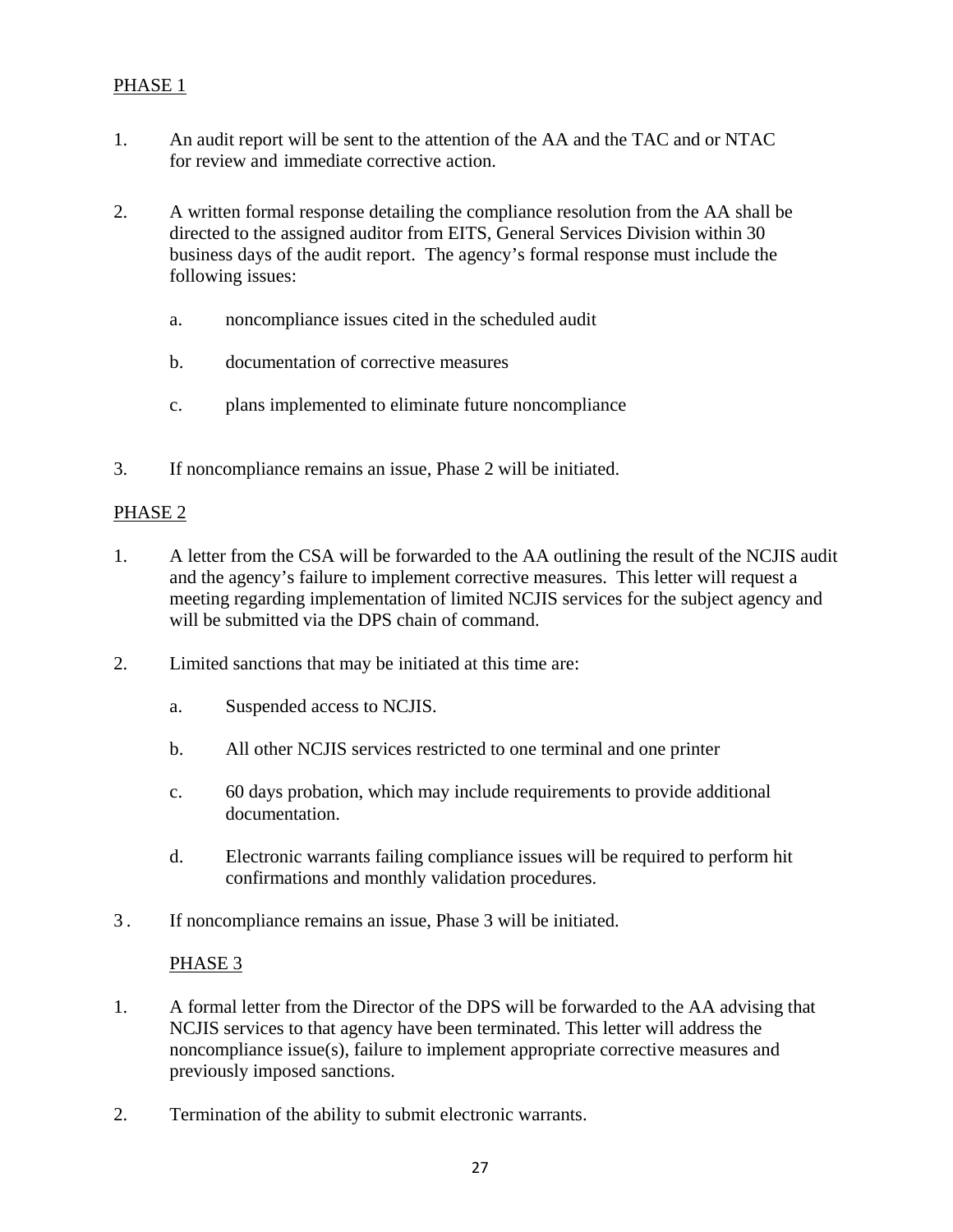3. All action taken by the DPS will be documented and maintained at the General Services Division.

#### REINSTATEMENT OF NCJIS SERVICES

- 1. To regain access to NCJIS services, a formal letter from the AA must be submitted to the CSA. All of the following issues must be addressed:
	- a. Noncompliance issues that initiated the enforced sanctions.
	- b. Implemented plans to ensure compliance in the future.
	- c. Documentation of retraining agency personnel, if applicable and
	- d. Requested date for re-inspection by General Services Division personnel.
- 2. Upon completion of a satisfactory re-inspection by General Services Division personnel, the agency's original level of access will be restored.
- 3. The agency will be placed on probation for a period of one year and areas of noncompliance will be monitored.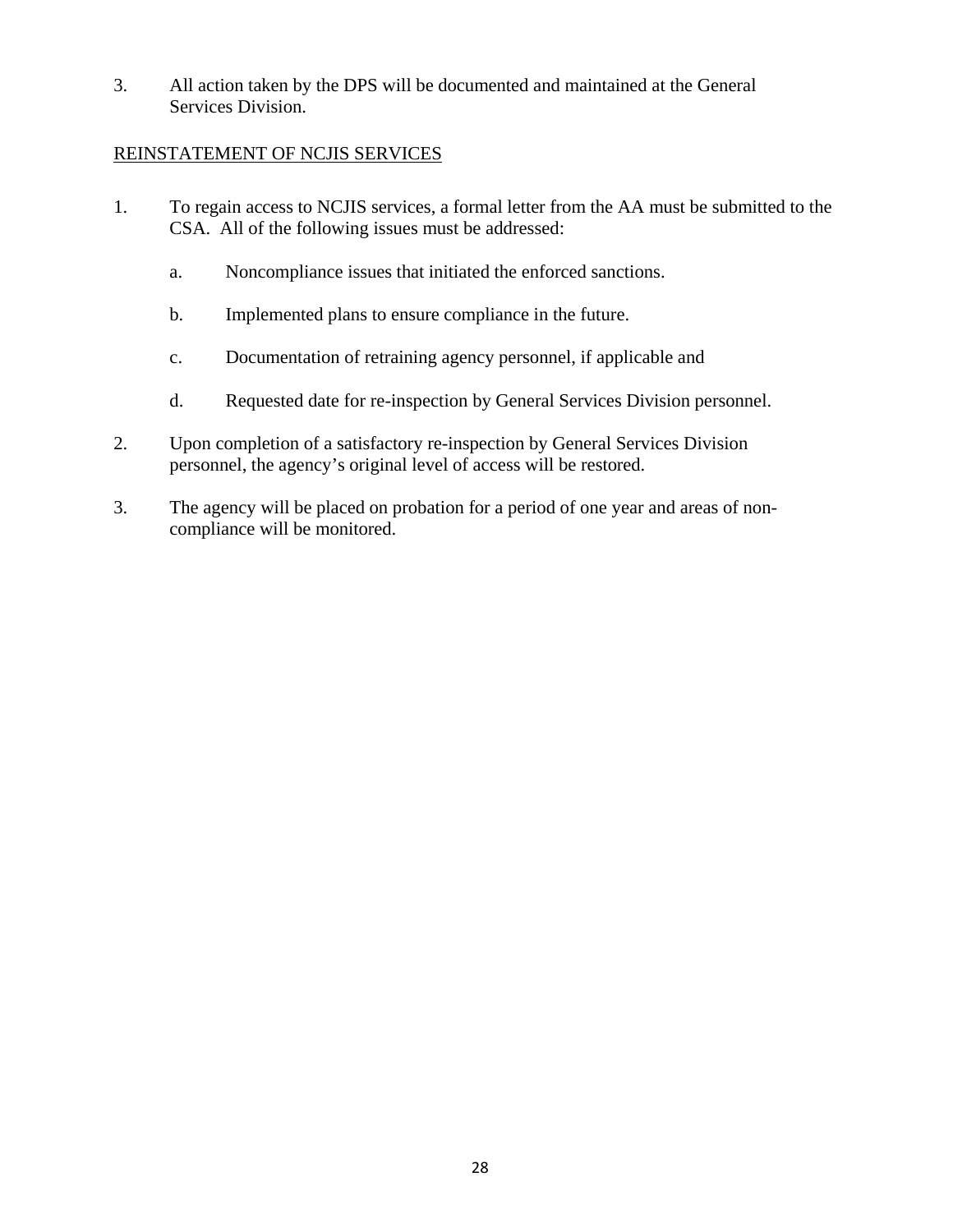### **10.0 General**

The Nevada Central Repository is housed within the Nevada Department of Public Safety, General Services Division. The Central Repository is responsible for Non-Criminal Justice Agencies (NCJA) requesting access to Criminal History Record Information (CHRI), as authorized by legislative enactment or federal executive order to request civil fingerprint-based background checks for licensing, employment, or other noncriminal justice purposes.

The National Crime Prevention and Privacy Compact Council works in partnership with criminal history record custodians, end users, and policy makers to regulate and facilitate the sharing of complete, accurate, and timely CHRI to noncriminal justice users in order to enhance public safety, welfare, and security of society while recognizing the importance of individual privacy rights. This is facilitated in part through the development of resource materials for use in protecting criminal justice information from unauthorized and inappropriate access, collection, maintenance and disclosure.

Within the Central Repository, the Nevada Criminal Justice Information System (NCJIS) Compliance Unit (NCU) performs several duties in regard to compliance with the federal and state regulations for noncriminal justice access to CHRI:

- Training on the use of CHRI
- Conducting audits
- Researching/investigating security breaches

#### **Note: This does not include civil applicant agencies that are granted access to the Nevada Applicant Background Check System (NABS) in regards to Nevada Revised Statute (NRS) Chapter 449.**

#### **10.1 Requirements for Receiving an Account**

- 1. For initial access to receive CHRI, the NCJA must submit its defining statutory or federal authority for review to the Central Repository through the application process.
- 2. Certain statutory and/or federal authority guidelines require training prior to being granted access to CHRI. For example, if the NCJA is applying for the National Child Protection Act of 1993, as amended by, Volunteers for Children Act (NCPA/VCA).

### **10.2 Contract between Public Agencies (Interlocal Contracts, User Agreements, Letters of Understanding, Security Addendums)**

1. All agencies that have been approved for access to CJI must enter into an Interlocal Contract between Public Agencies with the Department of Public Safety (DPS), General Services Division and are legally bound thereby and agree to abide by all provisions contained therein. The contract serves to identify the responsibilities between the CJIS Systems Agency (CSA) and the noncriminal justice agency.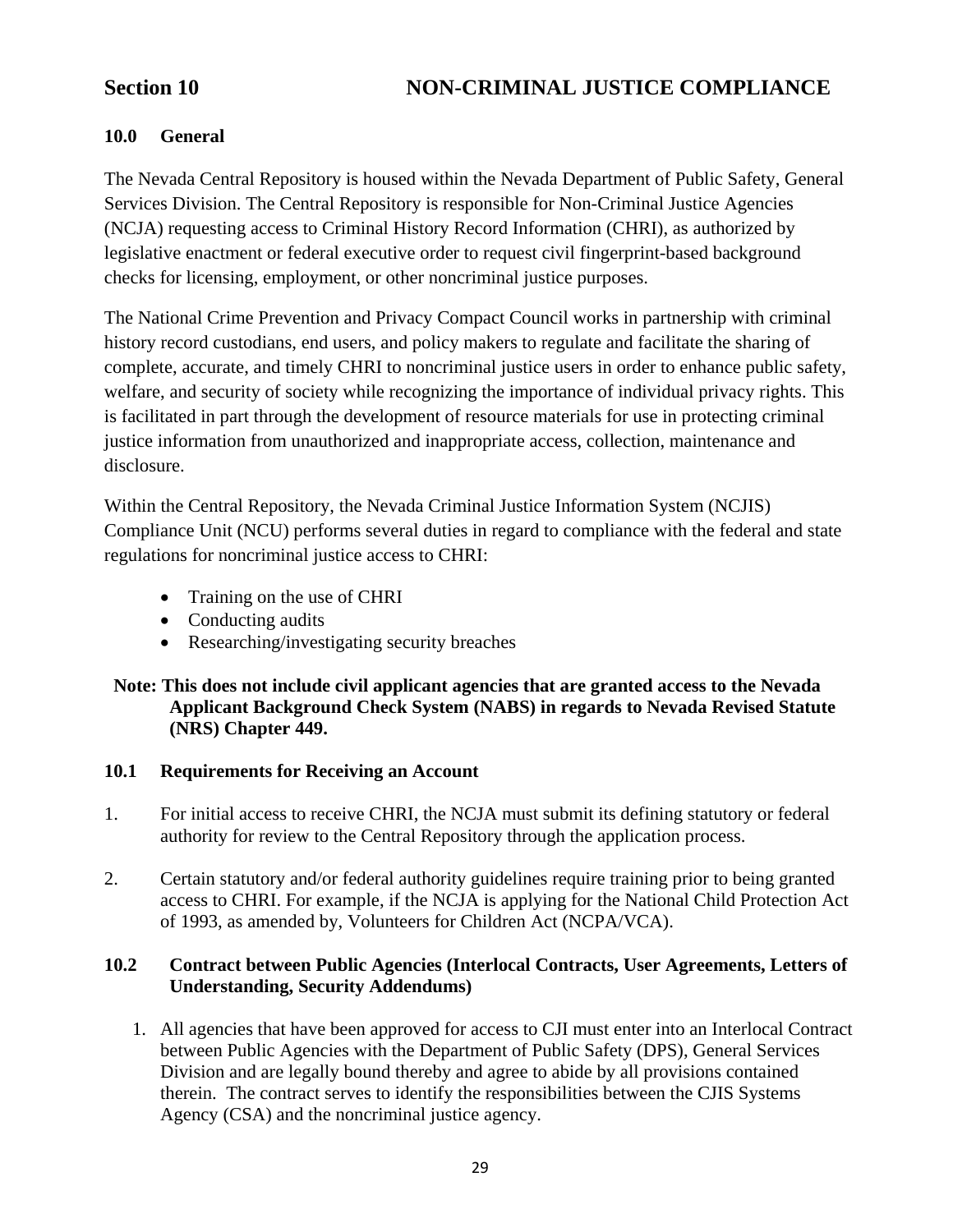- Authority and Purpose: It is prohibited for noncriminal justice agencies to use CHRI for any purpose other than that for which it was requested.
- Authorized Recipient (AR): Agencies must appoint an AR within the agency that is responsible for viewing or handling CHRI.
- Training: Agency contact is responsible to train on the security and handling of CHRI for any additional personnel based on the required policies/procedures.
- Destruction: Authorized recipient (AR) is responsible for the destruction of all **CHRI**
- Policies/ Procedures: Agencies must implement policies and procedures which provide for the security and proper handling of the CHRI. As a best business practice agencies should also have rules for fingerprint submissions which include proper applicant identification and protecting the fingerprint card from tampering.
- 2. Agreement shall be reviewed at the next compliance audit by the NCJIS Audit staff. The agreement shall remain in force until:
	- a. Authorized Recipient violates any portion of the agreement or policies which result in the termination of said access; OR
	- b. Authorized Recipient advises the Central Repository in writing of the agency's wish to cancel access; OR
	- c. Until renewed by the Central Repository

#### **10.3 Responsibilities of the Authorized Recipient (AR)**

The AR is designated as the primary liaison between their agency and the Central Repository, and is responsible for coordinating agency compliance pertaining to the access, use, handling, dissemination and destruction of CHRI.

- 1. Must complete mandatory training set by the Central Repository.
- 2. Serves as the central contact point to DPS NCJIS Compliance Unit (NCU).
- 3. The AR must immediately notify the Central Repository of any intentional misuse of CHRI.
- 4. Maintain an Authorized Personnel List of agency personnel who are part of the determination group. A determination group is defined as any agency personnel who plays a part in making the determination for suitability or eligibility to work or volunteer for your agency.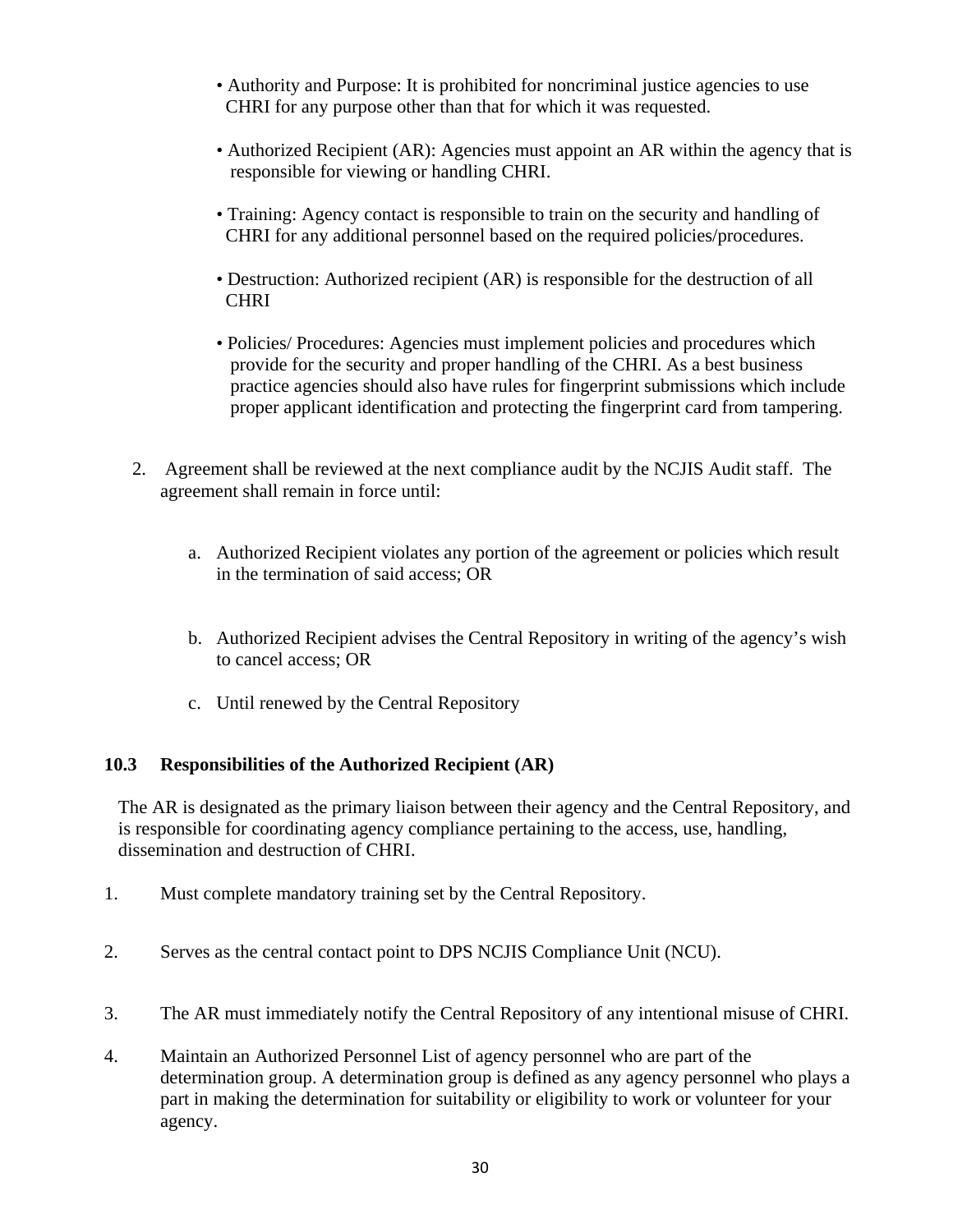- 5. Ensure their agency determination group has been properly trained as determined by the Central Repository.
- 6. Ensure all personnel who are a part of the determination group have a signed a Training Acknowledgment understanding the penalties for misuse of the information. This must be maintained on file as long as they are in a determination role.
- 7. As defined in Title 28 Code of Federal Regulations, the Fingerprint Background Waiver must be signed and dated prior to submission of fingerprints. This waiver advises the applicant of the background check, and of their rights regarding challenging the accuracy of the record. This waiver must be maintained on file for one complete audit cycle (3 years).
- 8. As defined in Title 28 Code of Federal Regulations, the Notice to Applicant Waiver must be signed and dated prior to submission of fingerprints. This waiver advises the applicant of the background check, and of their rights regarding challenging the accuracy of the record.
- 9. Cooperate and give assistance to the NCJIS Compliance Staff with required or directed compliance audits.
- 10. Must always have an appointed Agency Contact Person. The AR must notify the Central Repository within 10 days when changes occur in the agency name, contact person, mailing address, and/or phone number.

In addition the following is highly recommended for the AR to be available during hours that are conducive to communicating with DPS NCU personnel.

#### **10.4 Termination of Access to State and FBI Responses**

1. At the recommendation of the CSO and approval by the Director of the DPS, the Central Repository may suspend or terminate access to CHRI for a violation of a specific term of the

Interlocal Contract between Public Agencies. In addition, any violation of NCJIS, state or federal statutes, regulations or rules incorporated in the Noncriminal Justice Agency shall be deemed a breach of terms. Suspension or termination shall commence upon 30 days advance written notice to the user from the CSO.

2. Any agency may terminate access to CHRI with written notice from the AR to the CSO/ Central Repository.

#### **10.5 Security and Training Requirements**

The AR of the agency must establish and maintain Internal Written Procedures (IWP) specific to their agency including the following CHRI privacy and security areas and ensure all personnel deemed part of the determination group are aware of them: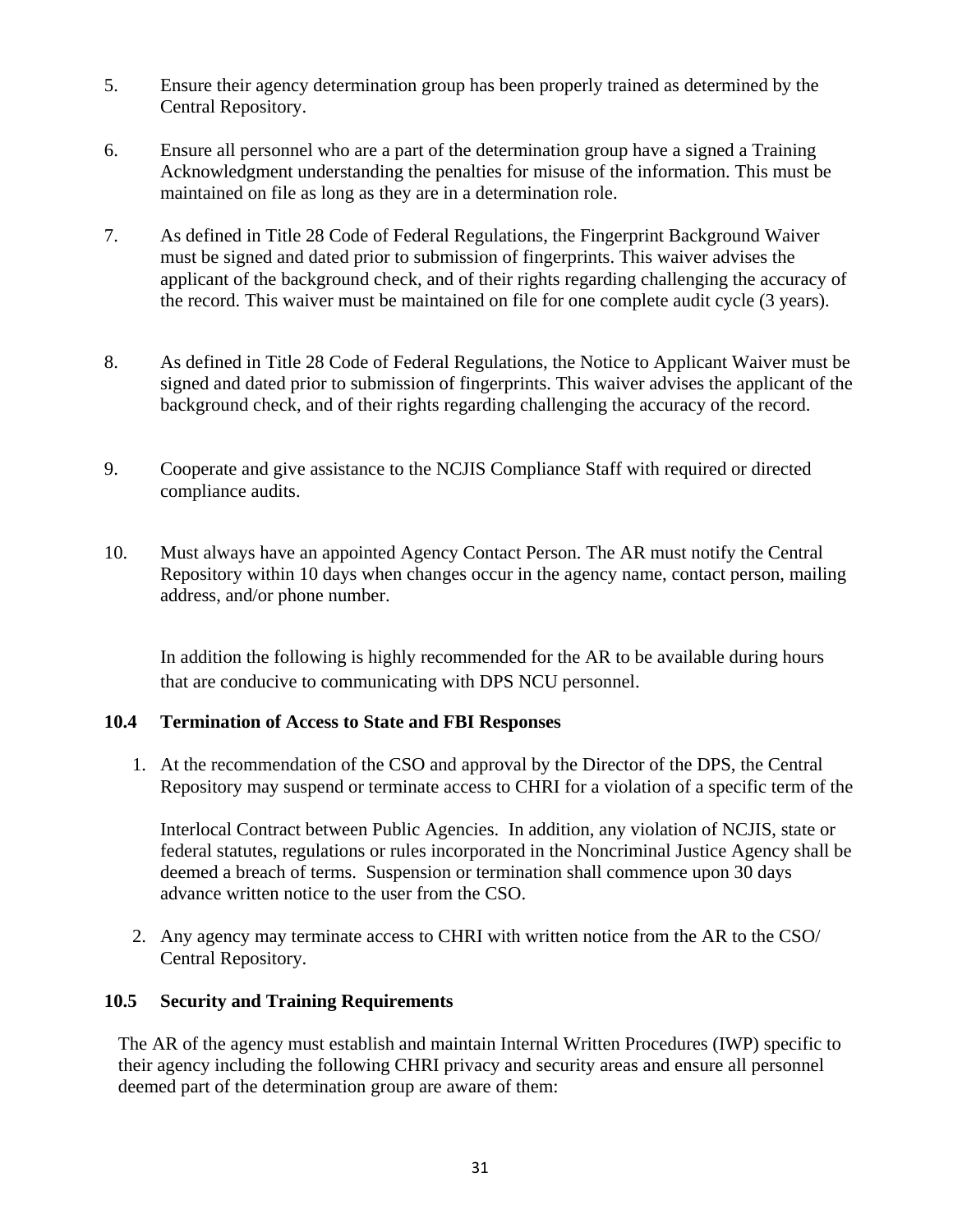1.

- a. Purpose:
- 1. The specific use for CHRI
- 2. Restricting use to the specific purpose for which CHRI was requested

#### b. Security

#### 1. Access:

- 1. Defining who is authorized to access CHRI
- 2. Restricting access to only those who are authorized to handle CHRI.
- 3. Responsible to maintain CHRI in a secure records environment at all times.
- 2. Unauthorized Access:
- 3. Logging/Tracking Procedures
- 4. Extraction, refer to section on Dissemination of CHRI.

#### c. Storage

- 1. CHRI must be maintained in a secure records environment at all times.
	- 1. Secure Records Environment is defined as a secure file, safe or other security device, such as a locked file cabinet only accessible by the AR. This includes securing the area to be out of public view.
- 2. Where is CHRI maintained?
- 3. Is CHRI stored electronically?
- 4. Who has access to CHRI? (This includes but is not limited to maintenance or outside personnel)
- 5. Proper security of CHRI from receipt through destruction.
- d. Dissemination:
	- 1. Agencies obtaining information from CHRI are responsible for maintaining the security and confidentiality of the CHRI. The Nevada Central Repository prohibits dissemination of any information received from CHRI to any unauthorized person or unauthorized agency.
	- 2. Logging/Tracking procedures
	- 3. Extraction

#### e. Destruction:

- 1. Retention/destruction rules and process
- 2. Agency AR must destroy CHRI or any information derived from CHRI by either shredding or burning.
- f. Penalties for misuse:
	- 1. If the unauthorized use or dissemination includes CHRI, the person may be subject to criminal charges pursuant to NRS 179A.900.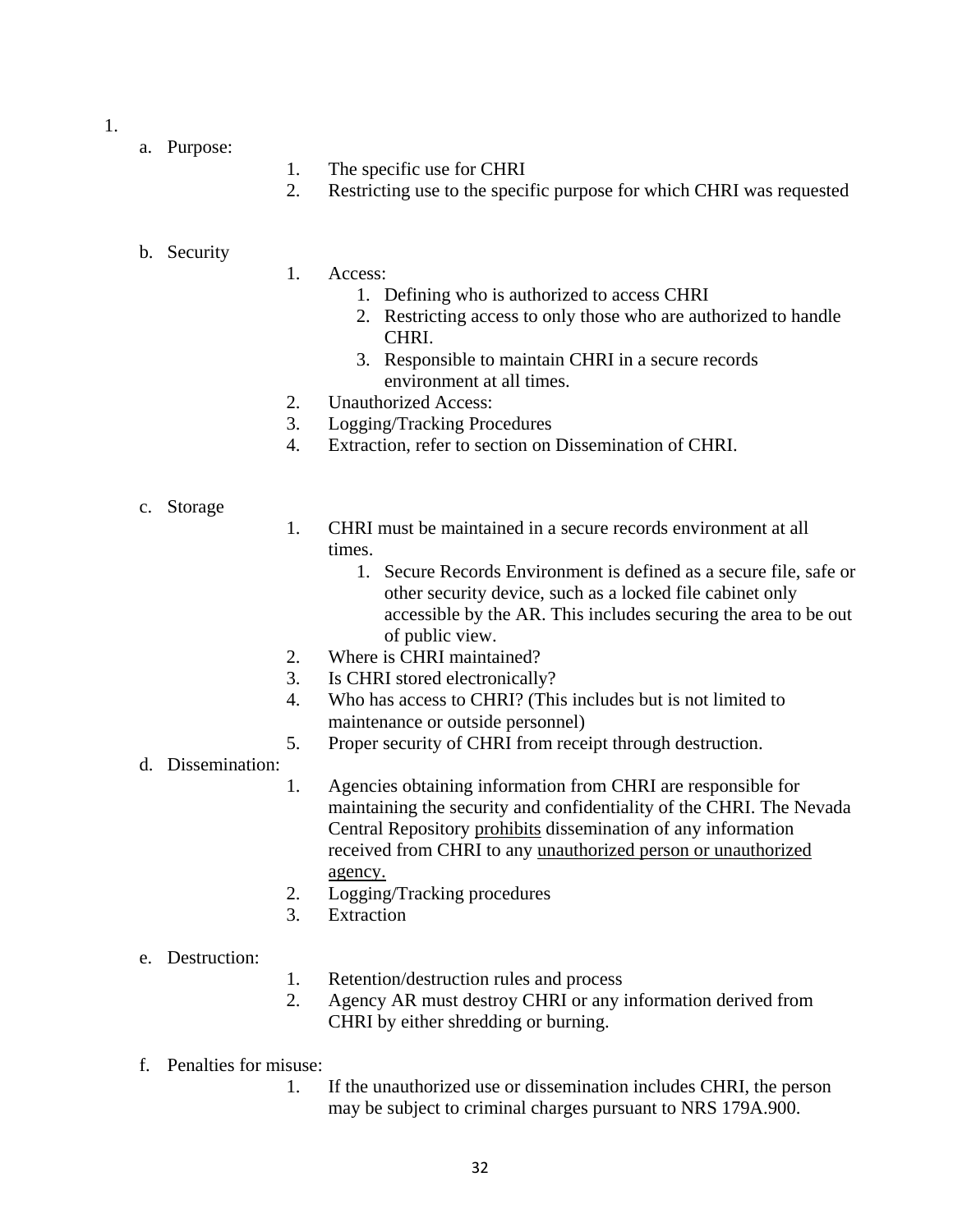2. Training Acknowledgments must be signed and dated, then maintained on file as set by the Central Repository.

#### **Note: Training will be provided by the CSO/Central Repository or by designee.**

#### **10.6 Dissemination**

#### Secondary Dissemination

- 1. Disseminating CHRI to any unauthorized source is prohibited.
- 2. If an agency is disseminating CHRI to the applicant for the applicant to challenge his/her criminal history record, a secondary dissemination log must be maintained, and the log must contain the following information:
	- a. The date the information was provided.
	- b. The subject of the record
	- c. The Information is being disseminated (State Background Check or National Background Check).
	- d. To whom the record is being disseminated to (only the applicant).

**Note: It is considered best business practice to include the steps your agency took to validate the applicant's identity if you are disseminating the record to the subject of the record in person. If the record is being mailed using the US Postal Service, this should also be indicated.** 

#### **10.7 Audit**

- 1. Civil Applicant agencies that receive CHRI directly from the Central Repository will be audited every three years by the CSA.
- 2. Directed audits will be conducted as necessary. A directed audit is defined as an audit that is conducted as a result of an incident/allegation or request received by the CSA.
- 3. New agencies will be audited within the first six months of receiving CHRI.

### **10.8 Audit Plan**

The Audit Plan focuses on five areas of agency accountability which are as follows:

- 1. Use of CHRI.
- 2. Dissemination of CHRI.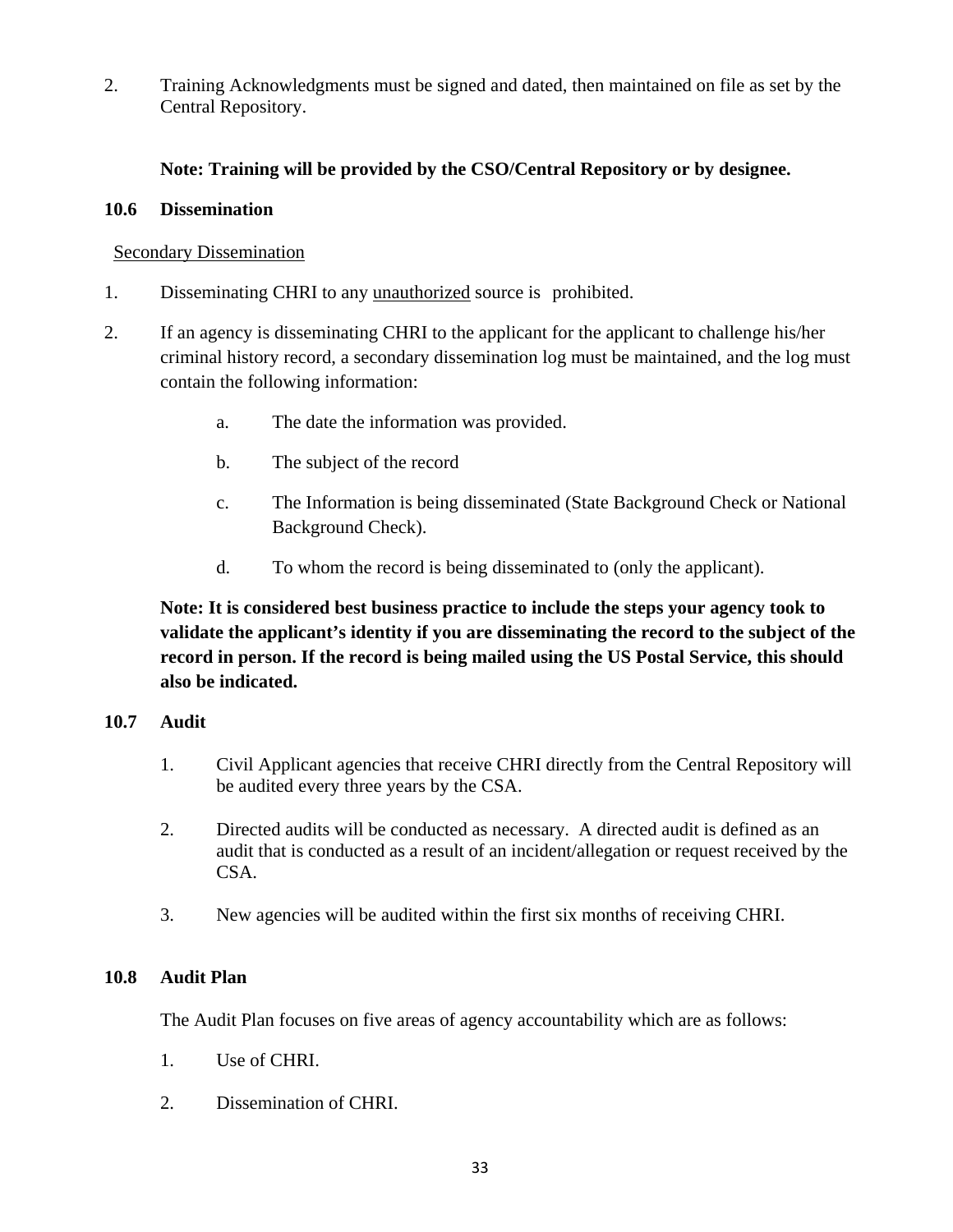- 3. Personnel Training Standards.
- 4. Applicant Notification and Record Challenge.
- 5. Privacy and Security of CHRI.
- 6. Outsourcing of Noncriminal justice Administrative Functions.

#### **10.9 Outsourcing Responsibilities**

Outsourcing is available to all agencies excluding the NCPA/VCA accounts. If an agency chooses to outsource their duties or store CHRI offsite then Attachment A: Security and Management Control Outsourcing Standard for Non-Channelers, and Attachment B: Responsibility Table for Non-Channeling must be followed.

#### **10.10 Discipline and Sanctions**

1. The CSA has developed a three-phase sanction plan that will be initiated whenever an agency is not in compliance with the Intrastate Interlocal Contract.

### PHASE 1

- 2. An audit report will be sent to the attention of the AR for review and immediate corrective action.
- 3. A written formal response detailing the compliance resolution from the AR shall be directed to the assigned auditor from DPS, General Services Division within 30 business days of the audit report. The following issues will be addressed
	- a. noncompliance issues cited in the scheduled audit
	- b. documentation of corrective measures
	- c. plans implemented to eliminate future noncompliance
- 3. If noncompliance remains an issue, Phase 2 will be initiated.

#### PHASE<sub>2</sub>

- 1. A letter from the CSA will be forwarded to the AR outlining the result of the NCJIS audit and the agency's failure to implement corrective measures. This letter will request a meeting regarding implementation of limited access to CJI for the subject agency and will be submitted via the DPS chain of command.
- 2. Limited sanctions that may be initiated at this time are:
	- a. Suspended access to CHRI.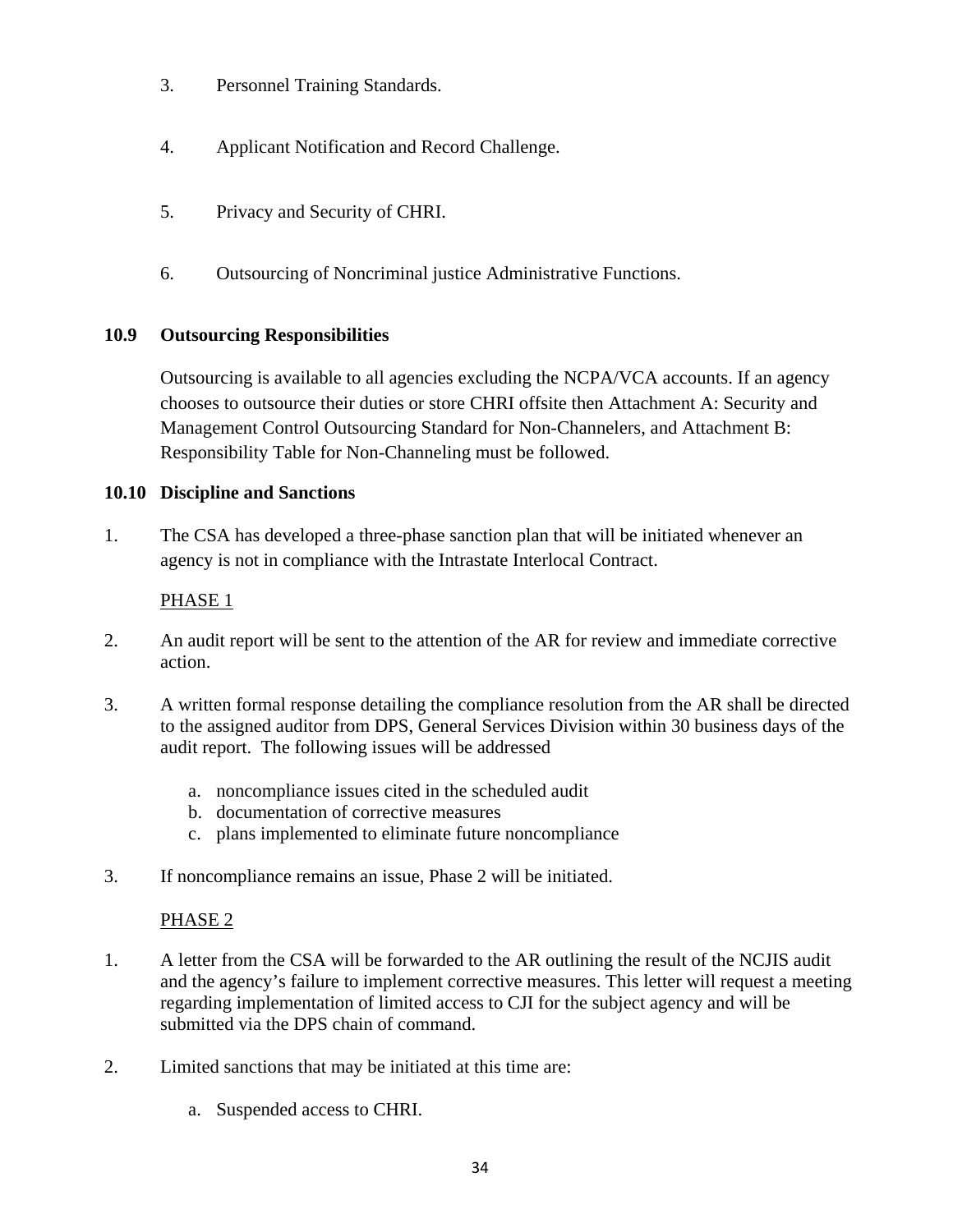- b. 60 days probation, which may include requirements to provide additional documentation.
- 2. If noncompliance remains an issue, Phase 3 will be initiated.

### PHASE 3

- a. A formal letter from the Director of the DPS will be forwarded to the AR advising that NCJIS services to that agency have been terminated. This letter will address the noncompliance issue(s), failure to implement appropriate corrective measures and previously imposed sanctions.
- b. All action taken by the DPS will be documented and maintained at the General Services Division.

### REINSTATEMENT OF NCJIS SERVICES

- 1. To regain access to CJI, a formal letter from the AR must be submitted to the CSA. All of the following issues must be addressed:
	- a. Noncompliance issues that initiated the enforced sanctions.
	- b. Implemented plans to ensure compliance in the future.
	- c. Requested date for re-inspection by General Services Division personnel
- 2. Upon completion of a satisfactory evaluation of submitted documentation to the General Services Division personnel, the agency's original level of access will be restored.
- 3. The agency will be placed on probation for a period of one year and areas of noncompliance will be monitored.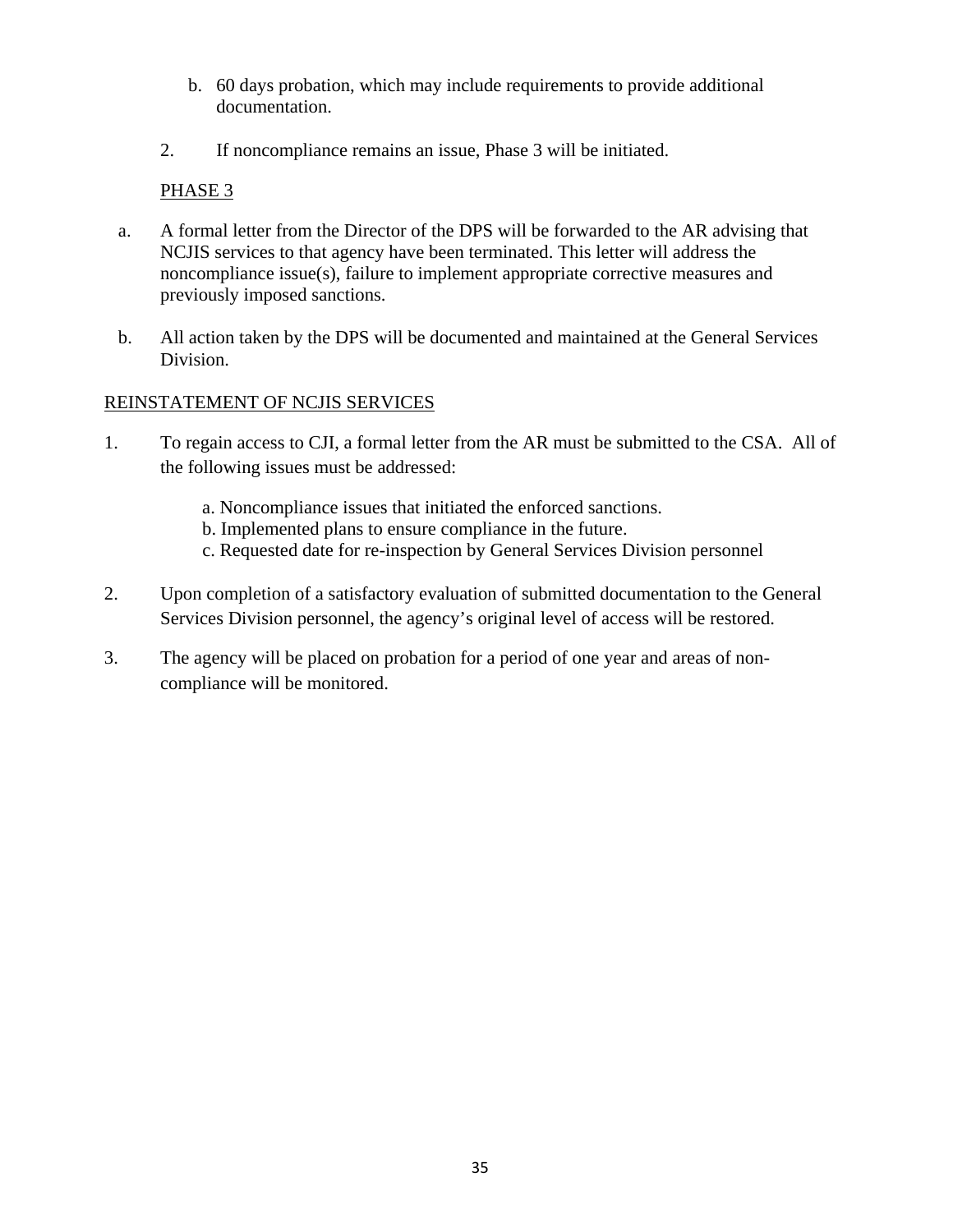### **APPENDIX A TERMS AND DEFINITIONS**

**Access to Criminal Justice Information** – The physical or logical (electronic) ability, right or privilege to view, modify or make use of Criminal Justice Information.

**Agency Administrator (AA)** – An individual located within an agency that is ultimately responsible for security and compliance requirements.

**Administrative Messages**  $(AM)$  **– A secure and documentable means of interagency** communication. An AM may be used for any type of official law enforcement or public safety purpose as approved by Nlets and NCIC.

**Assistant Terminal Agency Coordinator (ATAC) – An individual located within an agency** designated to assist the terminal agency coordinator as liaison between the agency and the CSA.

**Authorized Personnel/Criminal Justice Practitioner** – A non-sworn or non-terminal operator that could receive or view hard copy NCJIS/NCIC record information.

**AUTHORIZED RECIPIENT (Civil Accounts)** - (1) A non-governmental entity authorized by federal statute or federal executive order to receive CHRI for non-criminal justice purposes, or (2) a government agency authorized by federal statute, federal executive order, or state statute which has been approved by the United States Attorney General to receive CHRI for non-criminal justice purposes.

**AUTHORIZED RECIPIENT (NCPA/VCA accounts)** - A governmental, public, private, forprofit, or not-for-profit entity operating within the State of Nevada authorized to submit fingerprint cards and review resultant CHRI as part of the screening process for current and/or prospective employees, volunteers, contractors and vendors who have or may have unsupervised access to children, the elderly or disabled persons for whom AUTHORIZED RECIPIENT provides services or care.

**Authorized User/personnel** – An individual, or group of individuals, who have been appropriately vetted (national fingerprint-based record check, a wants/warrant check and received appropriate training) and have been granted access to CJI.

**CJIS Security Officer (CSO)** – An individual located within the CSA responsible for the administration of CJIS for the CSA.

**CJIS Security Policy** – The FBI CJIS Security Policy document as published by the FBI CJIS ISO.

**CJIS System Agency (CSA)** – A state criminal justice agency providing access to its criminal justice users with respect to CJIS data. There can only be one CSA per state.

**CLETS -** California Law Enforcement Telecommunications System

**Confidentiality** – The concept of ensuring that information is observable only to those who have been granted authorization to do so.

**Contractor** – A private business, agency or individual which has entered into an agreement for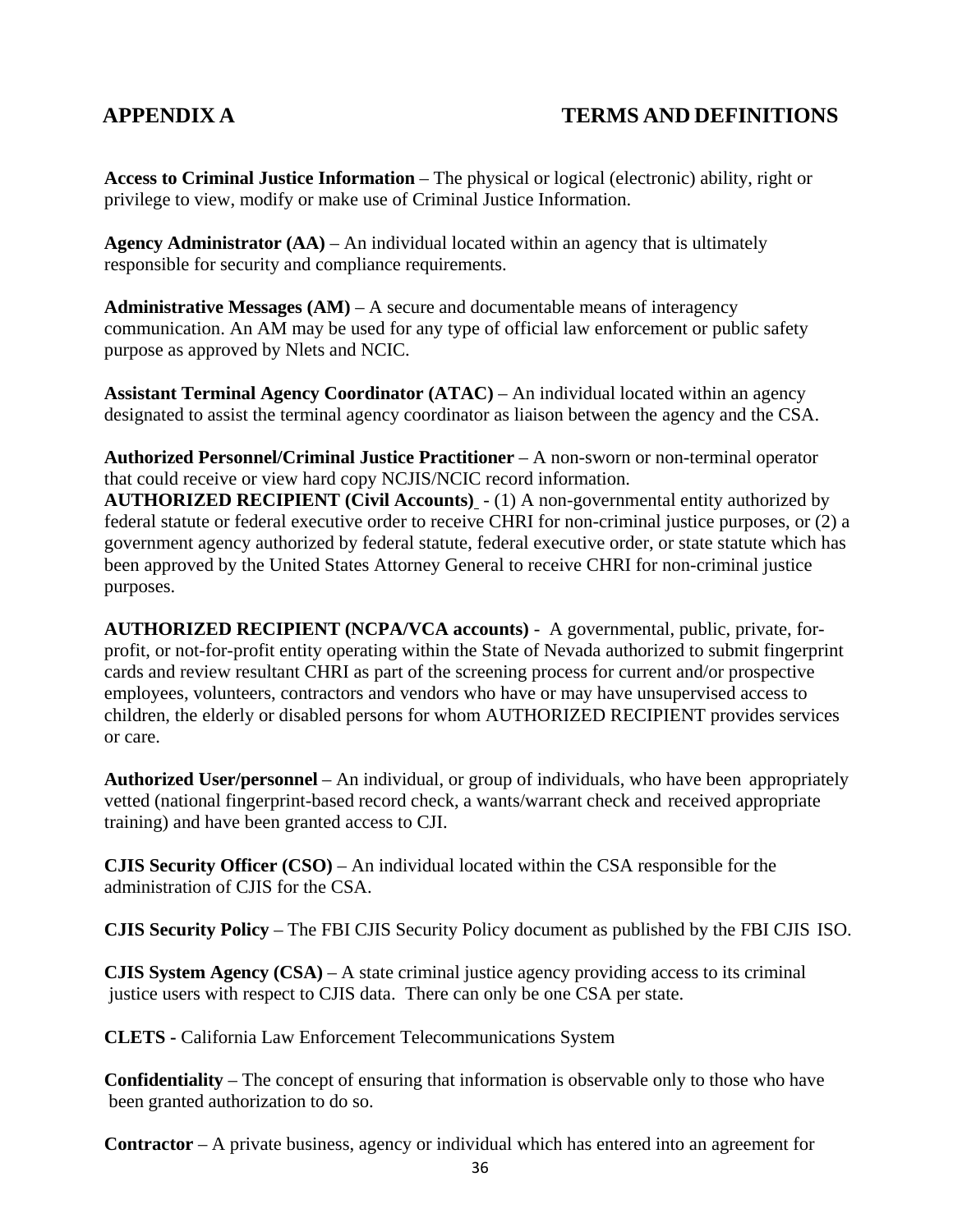the administration of criminal justice or noncriminal justice functions with a Criminal Justice or a Non-Criminal Justice Agency.

**Criminal History Record Information (CHRI)** – A subset of CJI. Any notations or other Written or electronic evidence of an arrest, detention, complaint, indictment, information or other formal criminal charge relating to an identifiable person that includes identifying information regarding the individual as well as the disposition of any charges.

**Criminal Justice Information (CJI)** – Criminal Justice Information is the abstract term used to refer to all of the NCJIS and FBI CJIS provided data necessary for law enforcement agencies to perform their mission and enforce the laws, including but not limited to: biometric, identity history, person, organization, property, and case/incident history data. In addition, CJI refers to the NCJIS and FBI CJIS-provided data necessary for civil agencies to perform their mission; including but not limited to data used to make hiring decisions.

**Criminal Justice Information Services Division (FBI CJIS or CJIS)** — The FBI division Responsible for the collection, warehousing, and timely dissemination of relevant CJI to the FBI and to qualified law enforcement, criminal justice, civilian, academic, employment, and licensing agencies*.*

**Direct Access** – (1) Having the authority to access systems managed by NCJIS and the FBI CJIS Division, whether by manual or automated methods, not requiring the assistance of, or intervention by, any other party or agency (28 CFR, Chapter 1, Part 20). (2) Having the authority to query or update national databases maintained by NCJIS and the FBI CJIS Division including national queries and updates automatically or manually generated by the CSA.

**Dissemination** –Disclosing records of criminal history or the absence of records of criminal history to a person or agency outside the organization which has control of the information.

**Escorting** – An unauthorized person in a physically secure area must be escorted by a person who is sufficiently familiar with the equipment in the area and the tasks being performed. The escort must be able to identify an unauthorized act and alert security personnel. If the escort does not have this set of knowledge and skills, then the person cannot be an escort.

**FBI -** Federal Bureau of Investigation

**Information Security Officer (ISO)** – An individual designated by the CSO who has the responsibilities to establish and maintain information security policy, assesses threats and vulnerabilities, performs risk and control assessments, oversee the governance of security operations and establishes information security training and awareness programs. The ISO interfaces with security operations to manage implementation details and with auditors to verify compliance to established policies.

**Internal Written Procedures (IWP)** – An Agency's written procedures detailing how a policy will be implemented.

**Interstate Identification Index (III)** – The CJIS service that manages automated submission and requests for CHRI that is warehoused subsequent to the submission of fingerprint information. Subsequent requests are directed to the originating state as needed.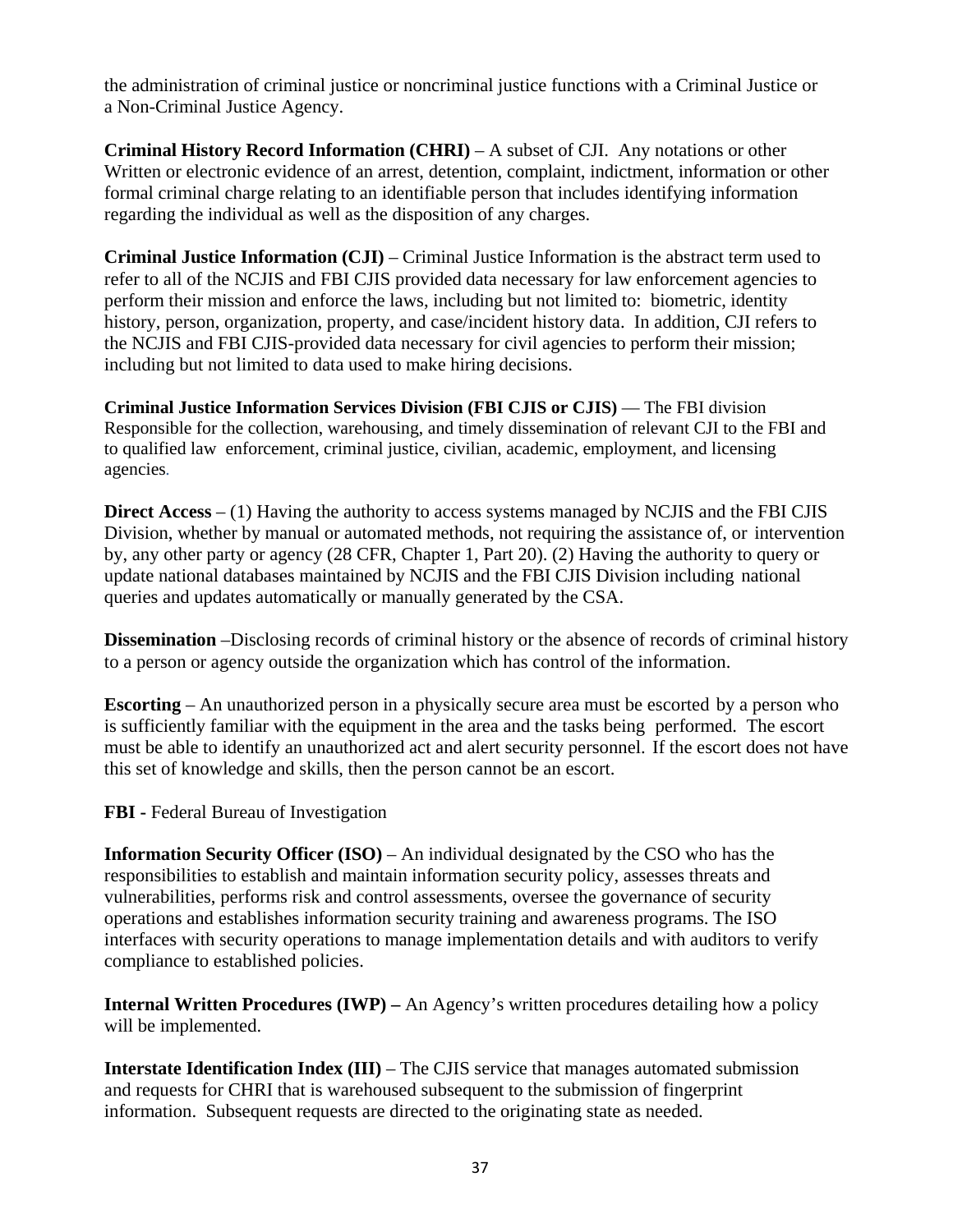**Law Enforcement National Data Exchange (N-DEx)** – FBI CJIS division system providing law enforcement agencies with a shared investigative tool. For further reference see the Audit Section of this Manual.

Local Agency Security Officer (LASO) – A point-of-contact designated as the liaison between their agency and the ISO who has access to the NCJIS network and provides any needed technical systems assistance to help assure the confidentiality, integrity and availability of criminal justice information on the network.

**National Crime Information Center (NCIC) – FBI** information system which stores CJI which can be queried by appropriate Federal, state and local law enforcement, criminal justice and certain noncriminal justice agencies.

**Nevada Criminal Justice Information System (NCJIS) -** The primary function of the Nevada Criminal Justice Information System is to provide an efficient and effective system for the expeditious exchange of criminal justice or related information.

**Nlets –** The International Justice and Public Safety Network.

**Non-Terminal Agency (NTA)** – An agency having access to NCJIS/NCIC information through a terminal agency.

**Non-Terminal Agency Coordinator -** An individual located within an agency designated as the liaison between his or her agency and the CSA. The TAC administers NCJIS/CJIS systems programs within the local agency and oversees the agency's compliance with those policies*.* 

**NRS –** Nevada Revised Statute

**Originating Agency Identifier (ORI)** – A unique alpha numerical identifier authorized by the CSA.

**NCJIS Compliance Unit (NCU)** - Manages, trains and audits Users of the NCIC/NCJIS systems, Civil Applicant, Civil Name Check and the Uniform Crime Reporting (UCR) program. Serves as the CJIS Systems Agency (CSA) for the State which includes the National Crime Information Center (NCIC), Interstate Identification Index (III), Nlets and California Law Enforcement Telecommunications System (CLETS).

**Physically Secure Location** – A facility or an area, a room, or a group of rooms, within a facility with both the physical and personnel security controls sufficient to protect CJI and associated information systems.

**Secondary Dissemination** – The release of CHRI from one agency to an authorized recipient agency when the recipient agency's ORI was not used to run the transaction.

**Terminal Agency (TA)** – An agency that has direct computer access to the NCJIS/NCIC system.

**Terminal Agency Coordinator (TAC) – An individual located within an agency designated as** the liaison between his or her agency and the CSA. The TAC administers NCJIS/CJIS systems Programs within the local agency and oversees the agency's compliance with those policies.